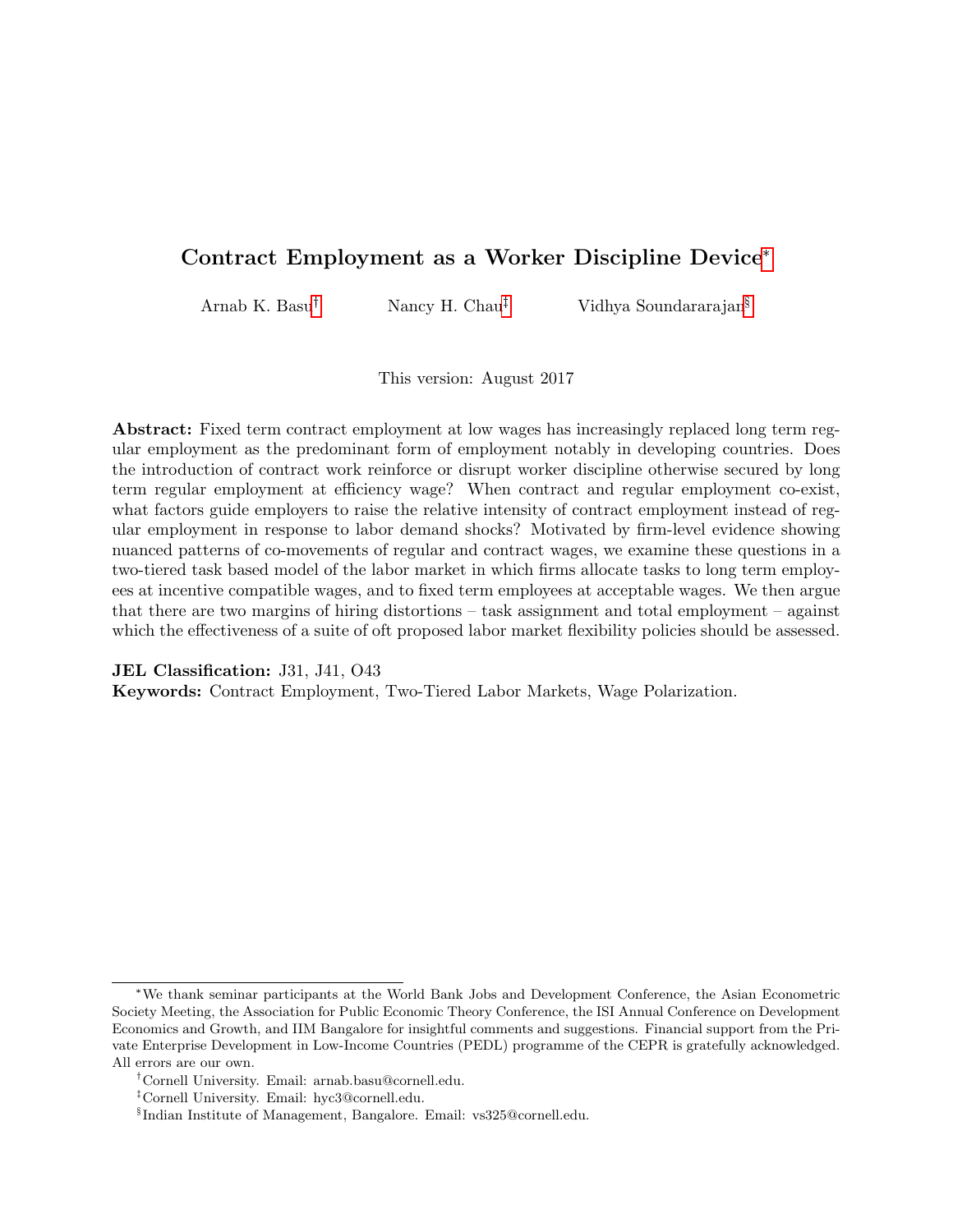'Unlike the 3,178 pourakarmikas who are permanent employees ... the rest of the 18,000 sanitary workers are employed by solid waste management contractors. "My wife and I have been contract pourakamikas for 22 years."' Times of India, August 1, 2016.

## 1 Introduction

Contract labor, often referred to also as fixed-term contract work, temporary employment, or subcontracted work, is a global phenomenon. These are workers hired at a fixed-term basis with no guarantee, either contractual or legal, of permanent employment. Unlike regular workers, contract laborers are not entitled to the same level of employment protection. Contract employee status typically carries a wage penalty as well, and offers less job security (ILO 2015). Globally, there is a great deal of disagreement concerning how best to regulate contract work, and related national legislations are not at all uniform. About 40% of all countries world wide do not impose any limitation on contract employment (Doing Business 2016). The other 60% either impose a ban on contract work in permanent tasks, restrict the maximal time duration of contract work, or adopt a combination of the two (Table 1).

Recent labor market reforms in a number of European countries have facilitated the emergence of a two tiered labor market, in which regular workers' wages and job security continue to be protected by law, while the market for contract work has also been allowed to flourish (OECD 2004, 2006, ILO 20[1](#page-0-0)2).<sup>1</sup> In Spain and Germany, for example, respectively 25% and 15% of all wage employees are contract workers (Alexsynska and Muller 2016).

Similar studies in the developing country context are rare. Only a few case studies with aggregate contract labor estimates are available. In Bangladesh, for example, over 50% of the knitwear factories uses contract labor (Chan 2013). In Latin America, the share of contract workers range widely with some of the highest figures recorded at around 30% in Chile and Peru for example (Alexsynska and Mueller 2016). Indian manufacturing is a notable exception in the developing country setting (e.g. Soundararajan 2015, Bertrand, Hsieh and Tsivanidis 2015). We are able to draw motivations for our analysis from a comprehensive data set in India with employment and wage records of regular and contract workers at the establishment level. Specifically, over 65% of the man days hired in Indian manufacturing is carried out by contract laborers (Ramaswamy 2013, Soundararajan 2015) in the last decade. Furthermore, large increases in contract employment in recent years and endemic wage polarization between regular and contract were seen as the catalysts

<sup>&</sup>lt;sup>1</sup>See also Cahuc and Postel-Vinay (2002), Bentolila et al. (2011) and Boeri (2011) for in depth analyses for the cases of France, Spain and Italy respectively.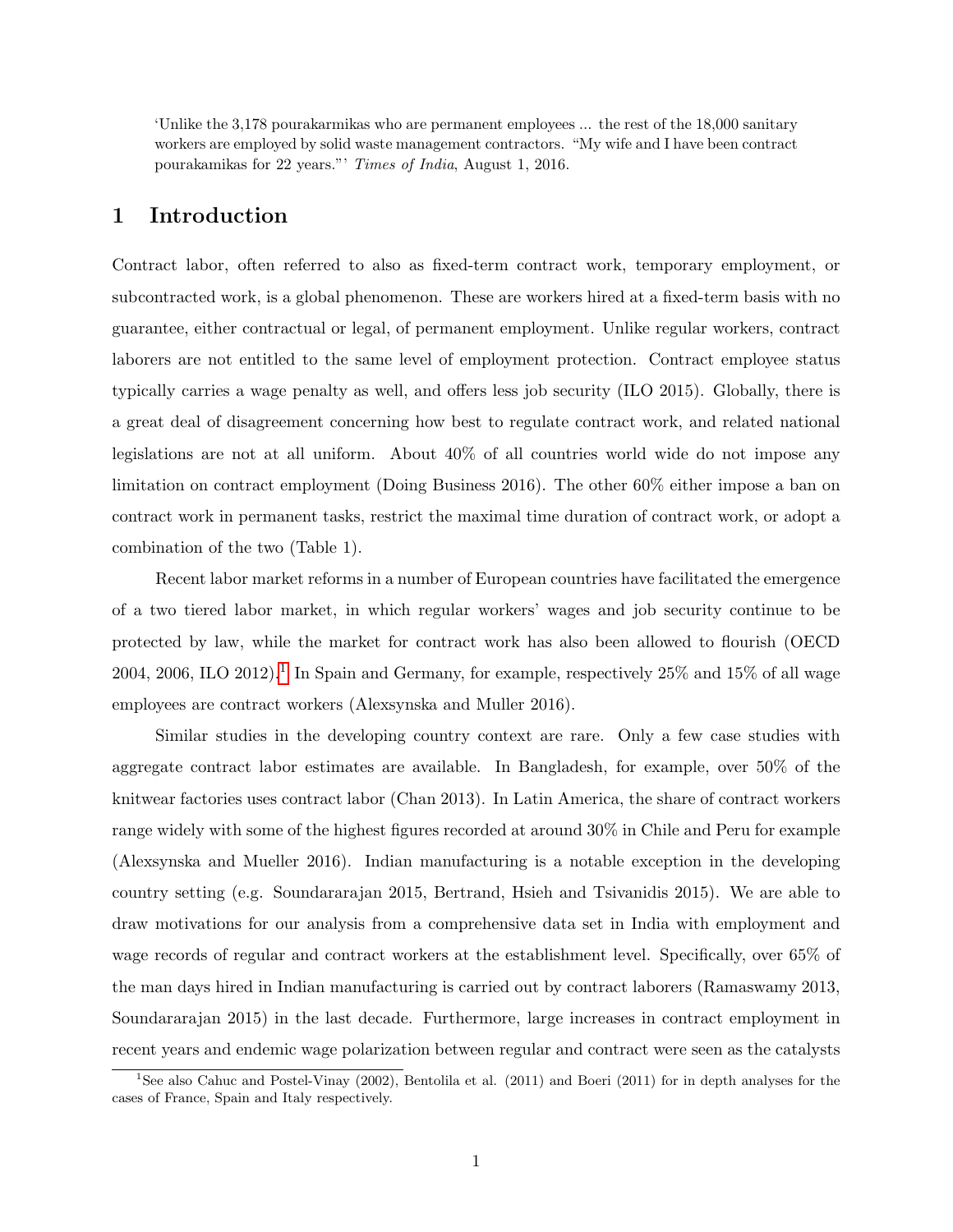for a number of high profile and in some cases violent labor disputes (Seghal 2012, Gulati 2012). The Indian case thus highlights the need for understanding both the employment and distributional consequences of contract labor.

As a basic framework for analysis, the canonical task approach to the labor market (Acemoglu and Autor 2011, Autor 2013) is a natural starting point since the practice of contract employment can be seen simply as the subcontracting of production tasks and processes to supplement the work accomplished by regularly hired workers. Indeed, a parallel literature which addresses the phenomenon of international offshoring exists, where arguably the only difference compared to contract work is that subcontractors are sourced globally instead of locally.<sup>[2](#page-0-0)</sup> In a highly influential paper, Grossman and Rossi-Hansberg (2008) demonstrate that by appropriately allocating tasks between high wage domestic and low wage foreign workers, efficiency gains will ensue, and such gains trickle down to benefit domestic workers in the form of even higher wages. Evidence of efficiency gains have indeed been observed in a developing country context as well, for example in Bertrand, Hsieh and Tsivanidis (2015) where a small increase in GDP in India is attributed to the proliferation contract labor. Interestingly, the same study shows that regular wages decreased as a consequence. Ahsan and Pagès (2007) examine the impact of lagged contract employment on average earnings per worker at the state-industry level in India, and likewise found a negative (though not significant) relationship. A first conceptual challenge of contract work thus relates to the causes of the failure of a trickle-down despite apparent efficiency gains once contract work is introduced.

A second conceptual issue concerns wage polarization between contract and regular work. Since contract workers face higher transition probability to unemployment, and are not eligible for many of the benefits enjoyed by regular workers, all else equal, these workers should demand a compensating differential in the form of higher wages (Smith 1776, Rosen  $1986$ ).<sup>[3](#page-0-0)</sup> Yet, a two-tiered wage structure persists in which a contract work wage penalty applies. This ranges from 30 - 60 percent in developing countries, to 1 - 34% in developed countries (ILO 2015). The two-tiered wage structure adds new dimensions to the canonical task based model of the labor market. In particular, wage polarization in the context of contract work is driven by contractual heterogeneity,

 ${}^{2}$  For that reason, in fact, contract labor has also be commonly referred to as in-contracting (Fair Wear Foundation 2004, Veritè 2012).

<sup>&</sup>lt;sup>3</sup>Along similar veins, in two-tiered labor market model of Eswaran and Kotwal (1985), for example, permanent workers enjoys implicit insurance throughout the year, while casual workers are only employed in peak periods depending on demand conditions. For the implicit insurance they receive throughout the year, permanent workers willingly accepts lower pay in these contracts.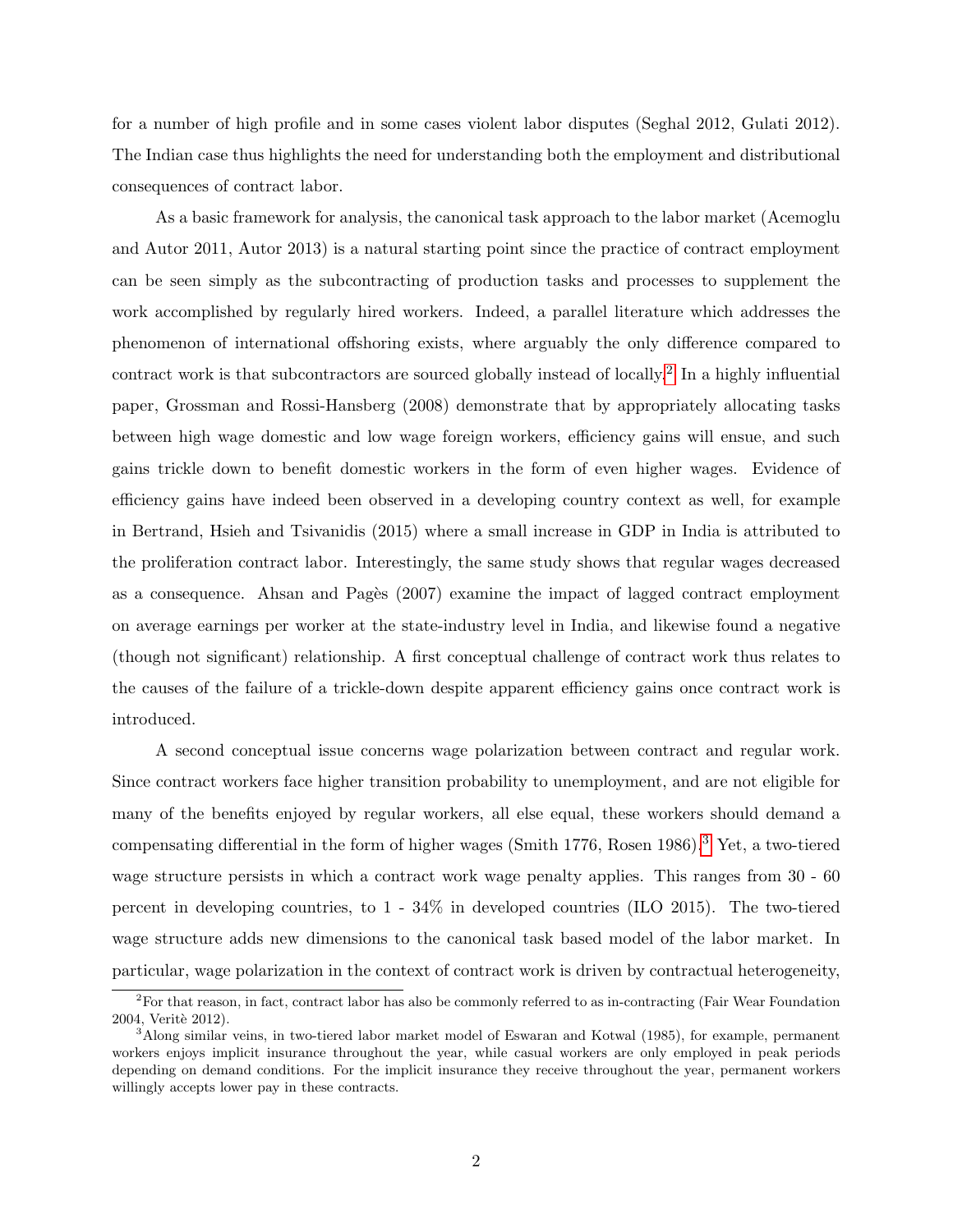as opposed to skill heterogeneity in the canonical model.[4](#page-0-0) What gives rise to the need for a twotiered contractual structure within the same firm for otherwise similar workers? Equally important, what explains the failure for contract wages to catch up with regular wages despite the popularity of contract employment?

This paper formulates a model of the labor market in which the subcontracting of tasks to lower wage workers on a temporary basis coexist with the employment of regular workers at a wage premium and on a more permanent basis. To do so, we bring together a task-based model of the labor market and a two-tiered wage structure motivated by efficiency considerations. The rationale for this setup is two-fold. By incorporating contract employment as an assignment problem which allocates heterogeneous tasks of differing levels of complexity to regular and contract workers, this model reproduces a setup in which the gains from efficient task allocation can be directly passed on to workers. We then endogenize wages and employment in a setting where workers' individual effort cannot be directly monitored. Wage polarization occurs when employers account for the efficiency consequences of the promise of high wage permanent employment offered in rationed quantities for the completion of complex tasks, alongside fixed term contract employees in routine tasks at low wages. The efficiency wage approach to labor market segmentation has a long tradition (e.g. Stiglitz 1974, Shapiro and Stiglitz 1986, Saint Paul 1996), and is fitting in our context for it simultaneously accounts for the permanent nature of regular employment, the higher wage that regular workers receive, and the equilibrium co-existence of regular workers, contract workers, and involuntary unemployment.

The main findings of this paper are three-fold. First, we find that in general equilibrium, the practice of contract employment can facilitate the maintenance of regular worker discipline at strictly lower cost. Effectively, by diverting tasks previously accomplished by regular workers to contract workers, the likelihood that any job seeker will be able to find a regular job decreases. This makes it possible for employers to lower the regular wage with no perverse effort consequences. As regular workers exert equal effort at lower wages, the discounted value of regular work falls, and with it, the discounted value of all job seekers also falls. Thus, in ways orthogonal to the predictions from the task offshoring literature discussed above, but consistent with the labor disputes that broke out allegedly because of employer worker conflicts over the issue of contract labor, we find that the distributional consequences of contract employment is indeed stark, with employers being strict winners, while all workers strict losers.

<sup>4</sup> Indeed, there has been a wave of court rulings to regularize contract workers, both in private establishments (Business Standards 2014) as well as in government departments in India (The Hindu 2014).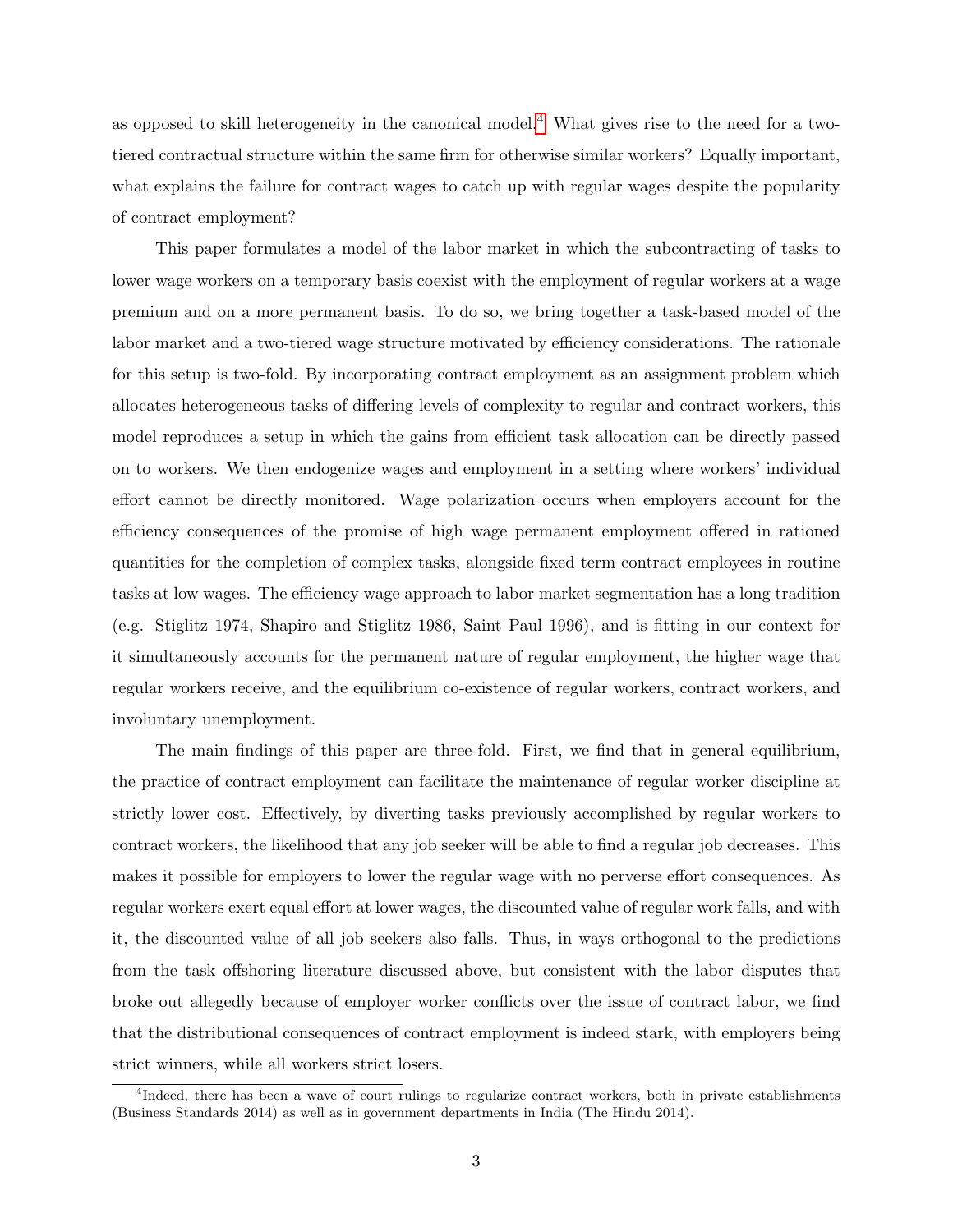Second, in our setting employers can choose contract employment, regular employment, or both in response to any increase in demand for worker effort. To date, empirical research on the determinants of contract employment has exclusively focused on how polarized wages impact contract and regular employment, where various measures of employment protection legislations are used as proxies for wage polarization between regular and contract workers.<sup>[5](#page-0-0)</sup> We have limited understanding about the forces that drive wage polarization between regular and contract workers to begin with. Our analysis adds to this discourse and shows that in fact wage polarization is itself a byproduct of the hiring decisions of employers.

Specifically, we account for two possibilities. The first arises when workers view contract and regular employment as substitutes, for example, when taking up contract employment and the resulting inability to search full time negatively impacts the likelihood of subsequent regular employment (e.g. Rogerson, Shimer and Wright 2005, Chau 2016). A rise in the regular wage driven by labor market tightness accordingly prompts contract workers to demand a higher wage as compensating differential. Wage polarization between regular and contract workers thus attenuates if contract wage catches up sufficiently. By contrast, if workers view contract employment as a stepping stone to regular employment, for example, when contract workers fill entry level positions that feed into a firm's long term employment pool (e.g. Cahuc and Postel-Vinay 2002), contract workers will lower their wage demands in order to gain a short cut to regular employment in response to the same rise in the regular wage driven by labor market tightness. In this case, an increase in the demand for worker effort unambiguously give rise to more polarized wages.

We write a model that allows for both the substitutes and the stepping stone perspectives. Indeed, available evidence suggests a diverse set of possibilities. For example, in select European countries where data is available, the average likelihood of regularization of a contract worker ranges from 5 - 7% in France and Spain, to 38 to 47% in Germany and Austria (Alexander and Muller 2016). These relatively high likelihoods of regularization are consistent with a majority of the studies so far in the context these European countries that view contract work as a stepping stone to regular employment (Blanchard and Landier 2002, Belot, Boone and van Ours 2007, Boeri 2012, and Güell and Mora 2015).

Similar evidence in the developing country context is thin, and limited to a small number of select cases. For example, the report of the International Commission for Labor Rights on

 ${}^{5}$ For example, Sapkal (2016) finds that contract labor hiring rises with stricter employment protection laws and enforcement. Chaurey (2015) examines the hiring of contract labor with respect to demand shocks depending on the strictness of employment protection legislation. Early, though with focus on total employment only, Besley and Burgess (2004) studies the role of employment regulations on employment, investment, output and productivity.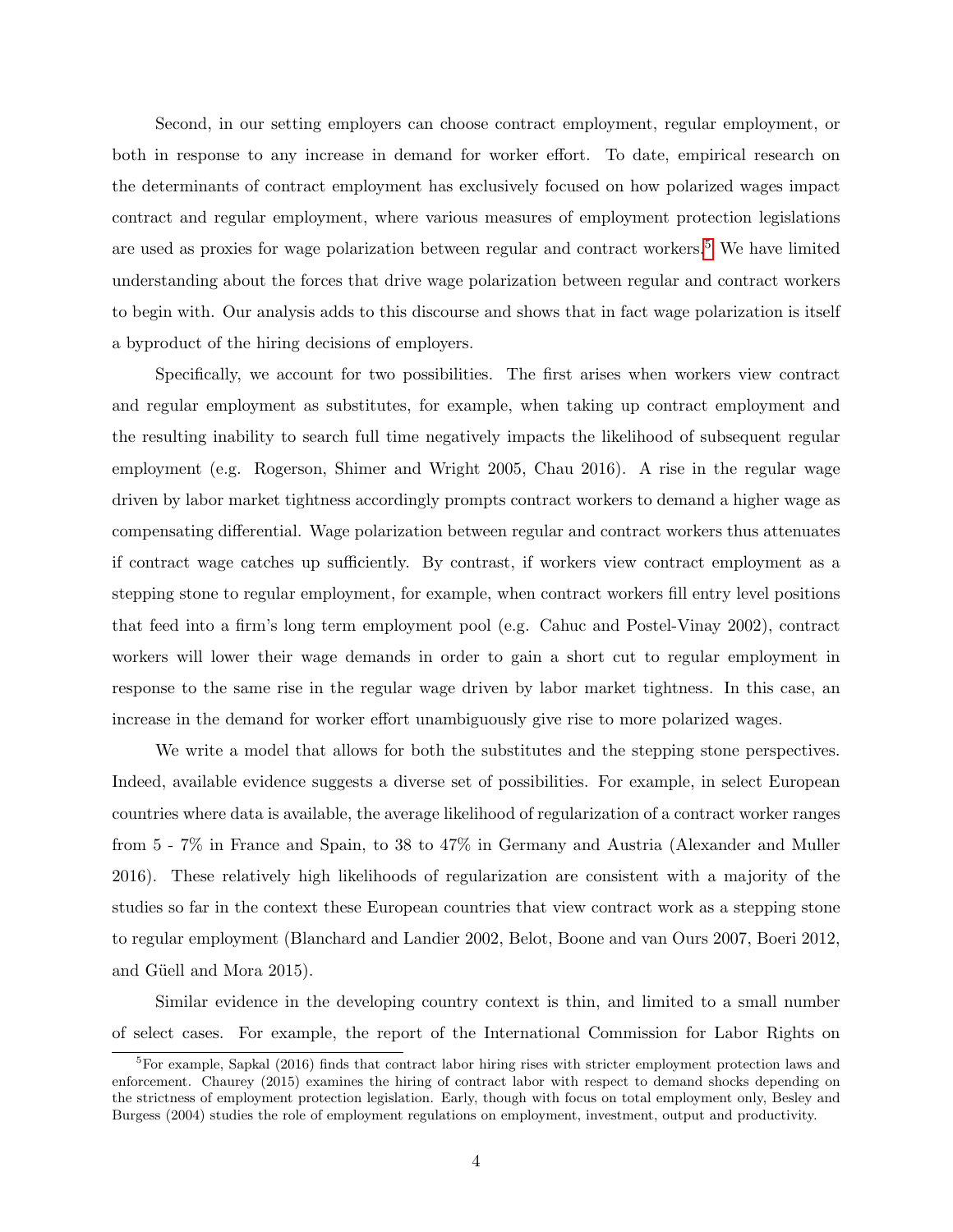the issue of contract employment finds that even after several years of doing the same jobs as regular workers, contract workers have only a small chance of being absorbed as regular workers. The Times of India (2016) reported on cases of seemingly permanently temporary employment of contract workers in India at low wages and benefits alongside regular workers with permanent employment status and higher wages and benefits. These anecdotal evidence of low regularization likelihood among contract workers may be seen as examples of contract employment as a substitute of regular employment. In Section 2, we use firm-level data on Indian manufacturing and argue that in fact across Indian manufacturing industries, the evidence suggests a spectrum of different regularization likelihoods among contract workers.

Our third set of results provides a series of efficiency and distributional implications of contract employment. At the level of the firm, we draw attention to two types of hiring distortions: task assignment distortion, and total employment distortion. We find that an unregulated equilibrium is inefficient in the presence of an aritificially high regular wage, and pure efficiency gains can be had through government interventions that increases total employment, while at the same time allocating a greater share of tasks to be accomplished by regular workers. We then contrast these first best policy prescriptions with a suite of labor market flexibility policies: employment protection legislation, unemployment insurance, and active labor market policies. What we find is that each of these three policies can only correctly address one of the two aforementioned sources of distortions, while it reinforces the remaining distortion. The main takeaway from our policy analysis is thus the need to recognize that piecemeal policy reforms typically have ambiguous efficiency consequences, for they are not designed to correct for both sources of distortions required to achieve the first best outcome.

This paper contributes to several areas of research. The determinants of wage polarization in the labor market has been a longstanding area of research inquiry. Studies have ranged from institutional and firm-specific determinants such as contractual dualism (Eswaran and Kotwal 1985, Basu, Chau and Kanbur 2015), minimum wages (Fields 1974), efficiency wage considerations (Shapiro and Stiglitz 1986), fair wage concerns (Akerlof and Yellen 1998), and firm heterogeneity (Helpman, Itshoki and Redding 2010), to name a few. A separate literature addresses wage inequality determined by worker characteristics, such as skill (e.g. Harrison 2006), gender (Blau and Kahn 2016) and immigration status (Card and Shleifer 2009), for example. Studies on the relationship between wage polarization with contractual heterogeneity within the firm among similar workers is very rare, however. This paper contributes to this broad literature by singling out wage polarization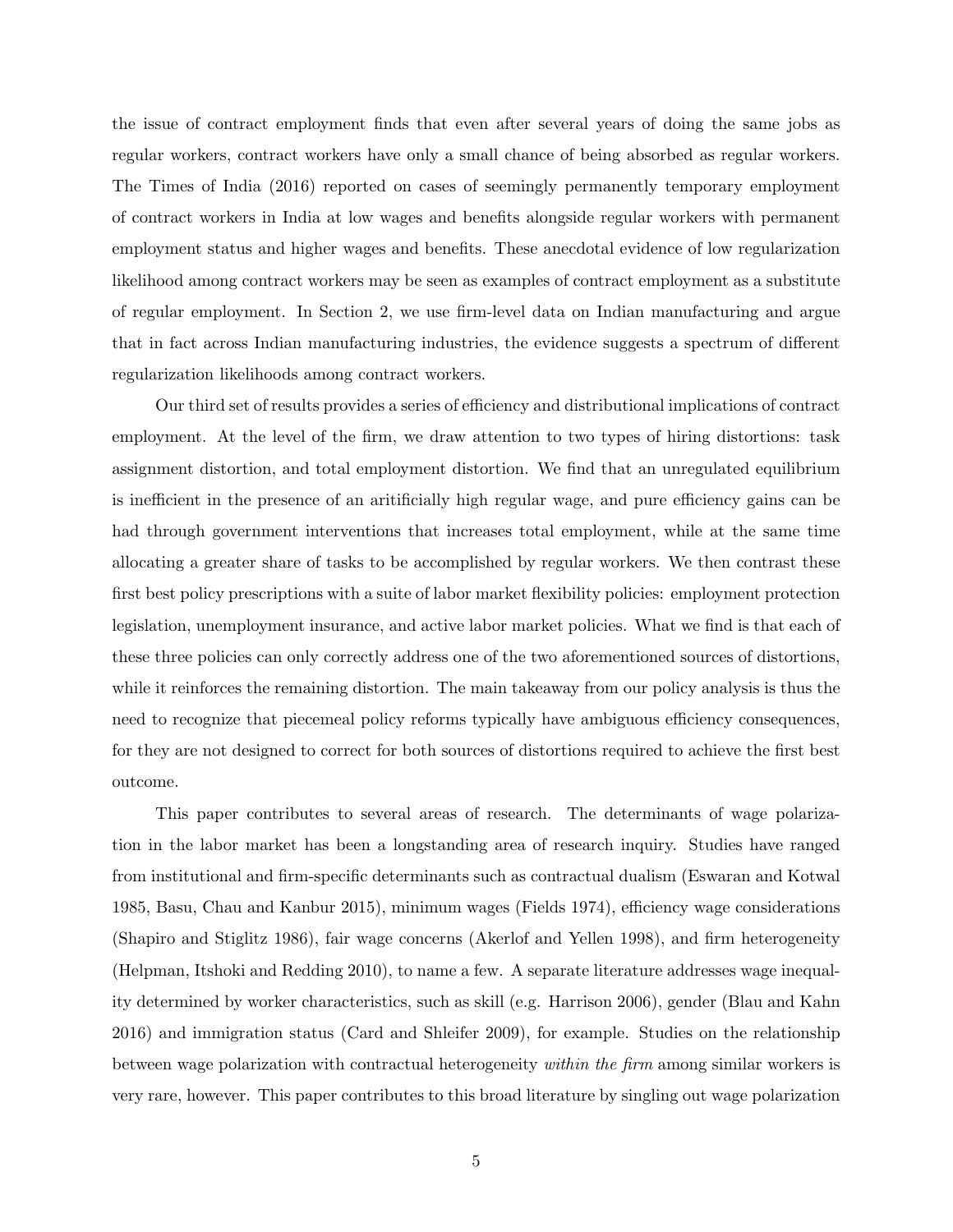as both a determinant and an outcome of the coexistence of contract work and regular work. By doing so, our framework provides a model based on which to examine the efficiency implications of efforts to address wage inequities that exist within firms.

This paper also contributes to the literature on task offshoring, both international and domestic. In this literature, the focus has been the determinants of offshoring (Jones and Kierskowski 1990) and the impact of offshoring on output and local wages (Feenstra and Hansen 1996, Grossman and Rossi-Hansberg 2008). Few studies, however, deal with the endogeneity of the extent of relative wage advantage of contract workers. Cazes and de Laiglesia (2015) is one exception which finds a positive relationship between wage polarization and the share of temporary contract workers, using the interdecile ratio D9/D1 of wage earnings as the measure of wage inequality. To this literature, our study provides the first conceptual setting in which to examine the determinants of wage polarization as a function of contract work, and a first empirical examination of this issue with India as a case in point.

Finally, there is an important literature specifically on contract work as a response to employment protection legislation such as firing restrictions in a developed country context. Saint Paul (1996) is a pioneering study in this literature in which a model of efficiency wage is used to explain the difference in wages but contract workers are hired at an exogenously given wage. There are a number of key features of the models in this literature (e.g. Saint Paul 1996, Cahuc and Postel-Vinay 2002, Boeri 2011, Güell and Mora 2015): employers hire entry level workers via fixed term contracts that are stepping stones for subsequent regular employment; entry level workers are paid an exogenously given or a fully enforced minimum wage, and the contract employment share is bounded upwards even though employers strictly prefer low wage contract workers due to contract employment legislation.<sup>[6](#page-0-0)</sup> In our setting, contract workers do not enjoy a fully enforced minimum wage. We show an unregulated equilibrium in which both the contract wage and contract employment are endogenously determined, as regular and contract employment co-exist. Furthermore, we provide both anecdotal and firm level evidence that, together with the predictions of the model, support the need to examine both the substitutes and stepping stones perspectives of the role of contract employment in affecting regularization likelihoods.

The next section provides narratives on contract labor employment in India and more specifics

 ${}^{6}$  For example, Cahuc and Postel-Vinay (2002) formulates a matching model of contract work. In this model as well, employers strictly prefer hiring contract workers and actual share of contract employment is fixed by law. Boeri (2011) provides a model of contract employment as entry level work, where employers strictly prefer contract workers due to lower wage cost, but the actual level of contract employment is exogenously given due to government regulations.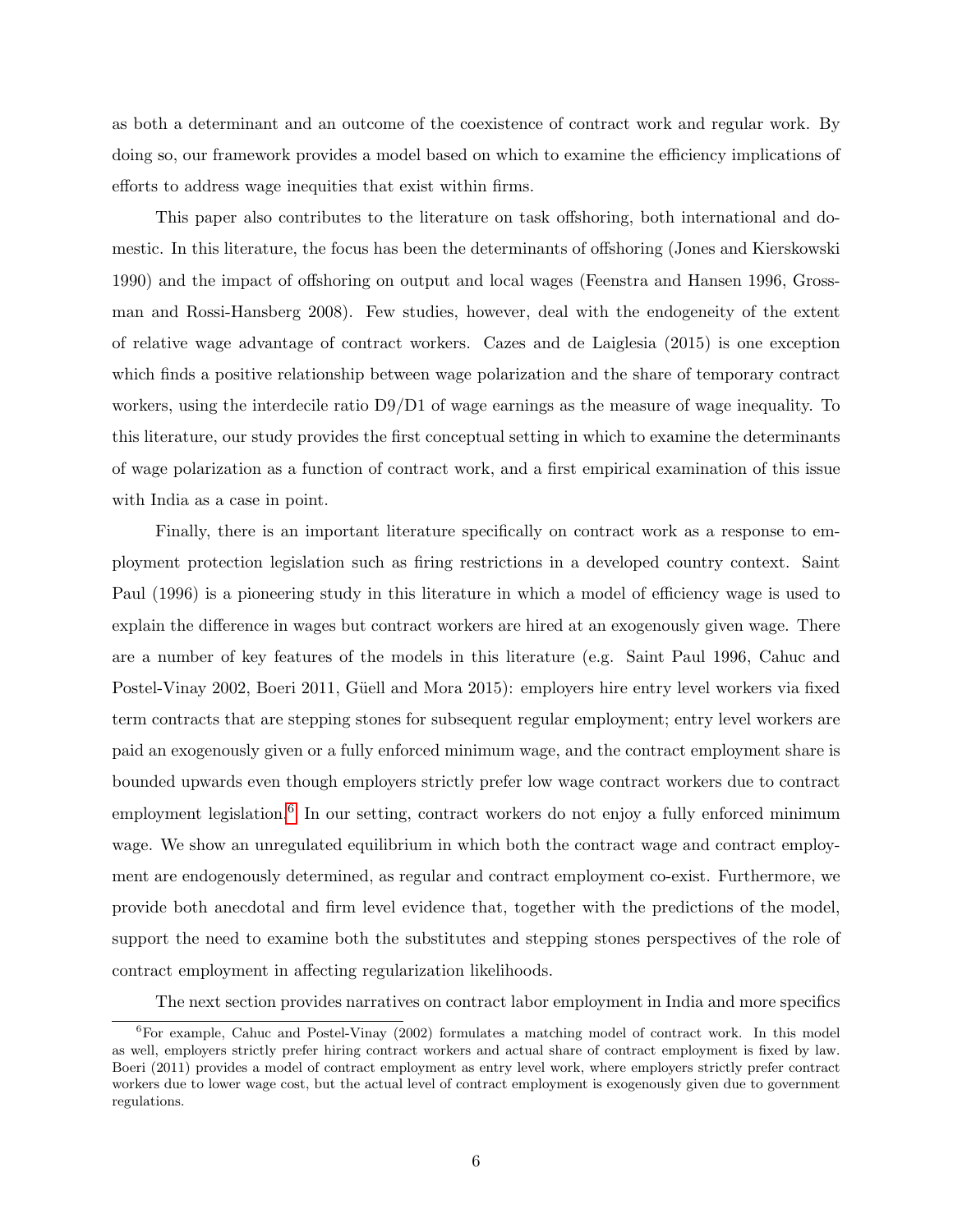on the broad features of the data that motivated our work. Section 3 formulates the model and defines the equilibrium, and explores the efficiency and distributional properties of the equilibrium. Section 4 concludes and discusses the policy implications of our findings.

## 2 Contract Labor Employment in India

Contract employment in Indian manufacturing is a particularly useful example for a number of reasons. First, the Indian labor market is regulated by national level labor legislations that clearly defined a firm's obligations to regular employees. The Industrial Disputes Act of 1947 governs labor relations in firms employing 100 or more workers. State governments can make amendments to central legislations, and enforcement of employment protection legislation can vary significantly across states (Sapkal 2016, Besley and Burgess 2004). In particular, the Act prohibits forced layoffs without permission from the state. Violations carry a substantial fine and prison sentence. Employees are eligible to severance pay and other benefits.

Second, contract employment is legal in India, although contract workers are not covered by the Industrial Disputes Act. These workers are defined in legal terms as temporary workers who are paid for less than 240 days in any 365 day period, and are protected under the Contract Labor Regulation and Abolition Act of India. The Act prohibits the hiring of contract workers in works that are perennial in nature. The Contract Labor Act grants the state the authority to ban the use of contract labor in any establishment, and makes provisions to protect workers in case of wage payment delays (Rajeev 2010, Deshpande et al. 2004). Enforcement of these regulations is weak, however, and the practice of contract labor has become increasingly widespread. (Bhandari and Heshmati 2008).

Third, firm level data on the regular and contract employment, as well as regular and contract wages are available from the Annual Survey of Industries (ASI) in India. The ASI contains data on both the employment and wage dimensions of firm-level hiring of regular and contract workers in 40 manufacturing industries from 1998-2011. Figure 1a presents Kernel density plots of the share of contract man days in total man days in an industry by state in 1999 and in 2009. As shown, the share of contract work is nontrivial in a sizeable share of the industries across states, and this share is growing over time. Averaging across industries and years, the share of contract man days in total man days rose from 27% in 1998 - 2005 to 38% in 2005-2011 (Table 2).

Figure 1b presents Kernel density plots of the regular and contract wages during the same time periods. Evidently, there is indeed a contract labor wage penalty, and this penalty has persisted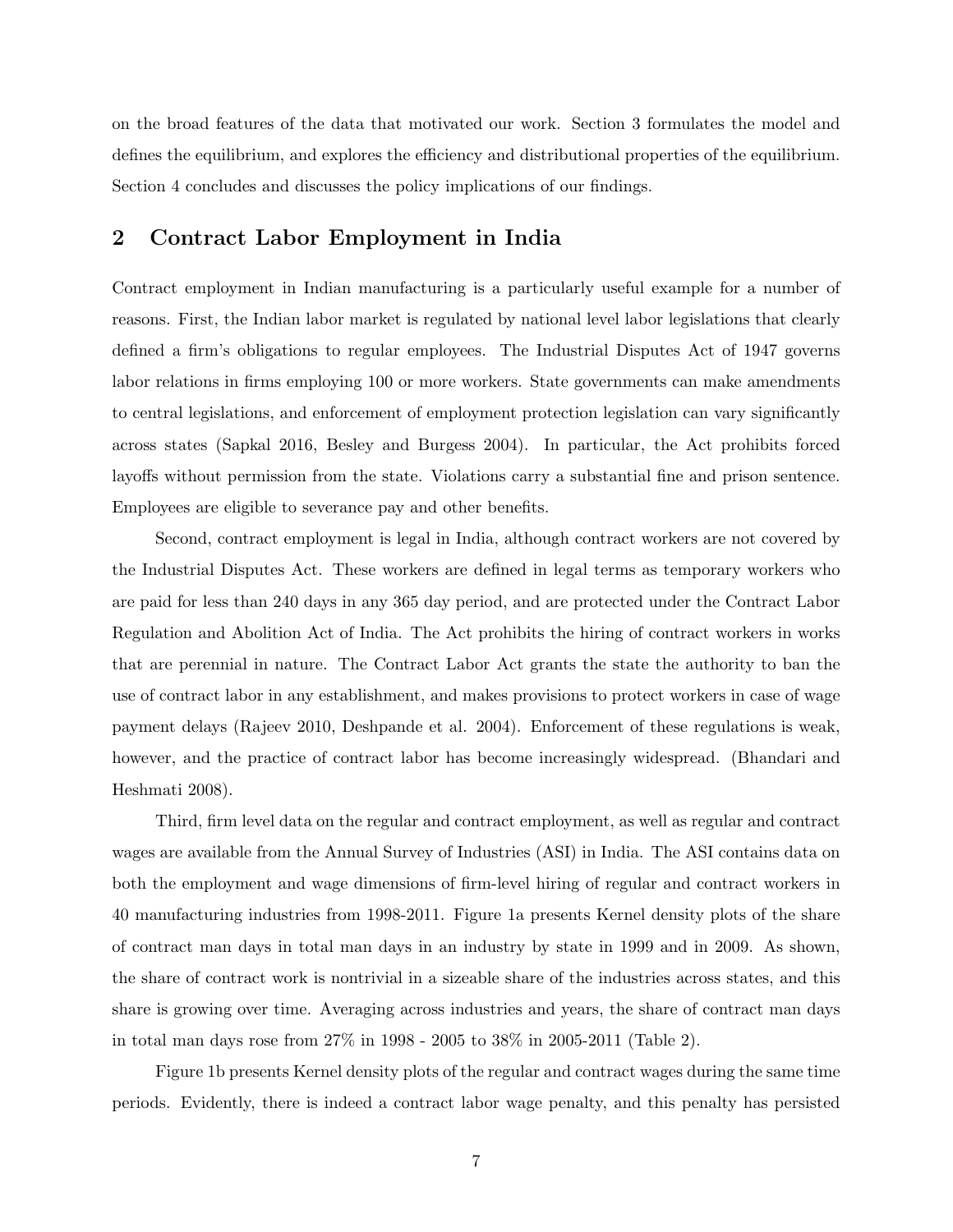despite the popularity of contract work. Averaging across industries and years, the regular wage has risen from 127 rupees per man day in 1998 - 2005 to 207 rupees per man day in 2005-2011 (Table 2). Contract wages have also risen, from 85 rupees per man day in 1998-2005 to 142 rupees per man day in 2005-2011.

To examine the determinants of the regular wage, we follow Shapiro and Stiglitz (1984) and specify the regular wage as a function of the likelihood that an unemployment individual will find a regular job, denoted  $\eta_{skt}$  at time t, state s, and industry k:

$$
w_{iskt}^r = \bar{w}_{iskt}^r + D_{skt} \eta_{skt}.\tag{1}
$$

where  $\bar{w}_{iskt}^r$  is the minimal reservation wage that regular workers in firm i would demand, to compensate for the effort cost of regular work for example, depending among other things on the turnover likelihood of regular employment. In the standard Shapiro and Stiglitz setting,  $\eta_{skt}$ captures the tightness of the labor market. The higher  $\eta_{skt}$  is, the higher the incentive compatible regular wage will need to be in order to elicit worker effort in the absence of perfect monitoring capabilities on the part of employers, and thus the term  $D_{skt}$  is predicted to be strictly positive.

While a direct measure of the labor market tightness  $\eta_{skt}$  is not available, for each firm i, observe from (1) that for each state s, industry k and time t, and average regular wage of all but firm i is monotonically increasing in  $\eta_{skt}$ . Henceforth, we use the observed log average regular wage of all but firm *i*, henceforth  $\ln Ew_{-iskt}^r$ , as a proxy for labor market tightness  $\eta_{skt}$  facing firm *i*. To ascertain responsiveness in elasticity terms, we estimate the following log regular wage equation:

$$
\ln(w_{iskt}^r) = d_s^r + d_k^r + d_{st}^r + d_{kt}^r + \rho_{\eta}^r \ln E w_{-iskt}^r + \rho_x^r x_{iskt} + v_{iskt},\tag{2}
$$

where  $d_s^r$  and  $d_k^r$  are respectively state and 3-digit industry level fixed effects. We also include state and industry time trends  $d_{st}^r$  and  $d_{kt}^r$  to control for policy shifts such as changes in the minimum wage or enforcement intensity, and other state level amendments to national labor regulations (e.g Besley and Burgess 2004). Also included is a list of firm level determinants including location in rural / urban areas, ownership, and capital-labor ratio.  $v_{iskt}^r$  is a firm-specific error term with zero mean.

In symmetric fashion, we estimate the determinants of the contract wage as follows:[7](#page-0-0)

$$
\ln(w_{iskt}^c) = d_s^c + d_k^c + d_{st}^c + d_{kt}^c + \rho_\eta^c \ln E w_{-iskt}^r + \rho_x^c x_{iskt} + v_{iskt}^c.
$$
\n(3)

<sup>&</sup>lt;sup>7</sup>A natural question at this point is why the average contract wage is not included in addition to the average regular wage to capture labor market tightness. We will have a chance to address this question later in Section 3, where it will be demonstrated that even in a model of worker discipline augmented with contract labor, the equilibrium wage equations for regular and contract labor follows the reduced form in (2) and (3).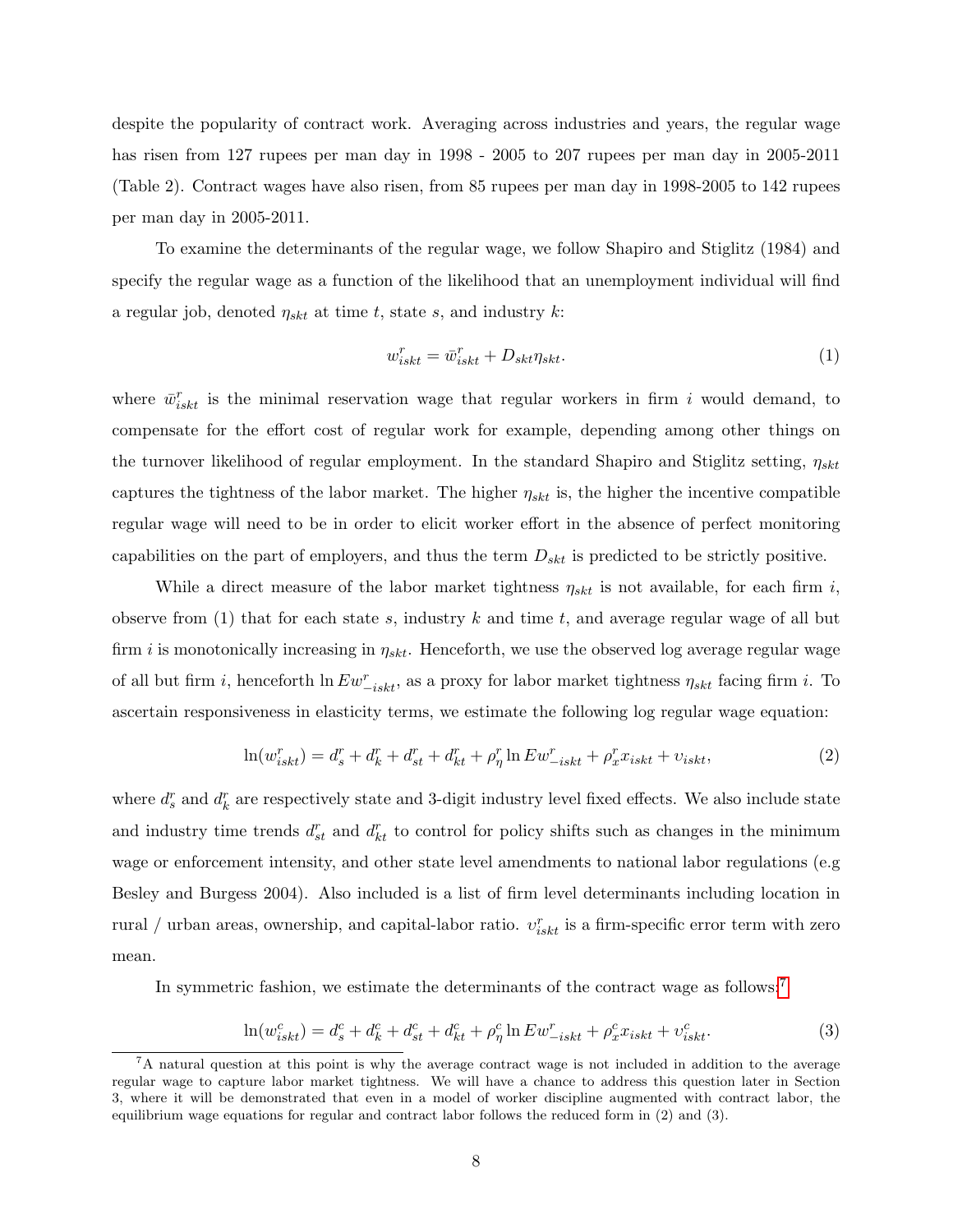Note that efficiency wage theory predicts that  $\rho_{\eta}^{r}$  is strictly positive, for the incentive compatible regular wage should rise with labor market tightness. Furthermore, while we have yet to present a theory on the sign and significance of the contract wage elasticity  $\rho_{\eta}^c$ , it follows from (1) and (2) that if and only if  $\rho_{\eta}^c < \rho_{\eta}^r$ , an increase in labor market tightness will give rise to more polarized wages between contract and regular employment as the contract to regular wage ratio decreases with labor market tightness.

Tables 3 presents two sets of results, respectively the results from a pooled regression, and results from 2 digit industry regression for the five largest industries in employment terms (15 Food products and beverages; 17 Textiles; 24 Chemical and chemical products; 26 Other non-metallic mineral products; 27 Basic metals.). Two observations are immediately evident. First, consistent with Shapiro-Stiglitz predictions, the regular wage responsiveness to labor market tightness is positive and highly significant in all specifications, with estimated  $\rho_{\eta}^{r}$  ranging from 0.0392 to 0.0439. This is after accounting for firm, state, industry fixed effects, state and industry time trends, as well as firm level controls<sup>[8](#page-0-0)</sup>

Second, the estimates summarized in Tables 3 show that the contract wage elasticity with respective to labor market tightness is likewise positive and statistically significant in the pooled regression. This is supportive of the substitutes perspective discussed earlier – contract workers do demand higher wages to compensate for regular wage forgone. That said, note that regular wage elasticities with respect to labor market tightness are strictly higher than contract wage elasiticities in all cases in the pooled regressions. These suggest that while contract and regular workers are substitutes, contract and regular wages are more polarized when labor market tightens.

Results from industry level regressions suggests a interestingly diverse set of findings at the sector level. For example, in the Food products and beverages sector as well as the textile sector – the former being the largest 2-digit industrial sectors in our data in employment terms – both the regular and contract wage elasiticities with respect to labor market tightness are positive. In both cases, the regular wage elasticity is strictly greater than the contract wage elasiticity. This is once again consistent with the substitutes perspective, but where contract-regular wage polarization nonetheless intensifies with labor market tightness. In the other three sectors, only the regular

<sup>&</sup>lt;sup>8</sup>Firm level control variables include (i) dummy to indicate firm location in rural or urban areas, (ii) dummy variables for firm size  $(0 = size < 50$  workers,  $1 = size$  between 50 and 100,  $2 = 100$  and above), (iii) capital labor ratio of the firm, (iv) dummy variables for type of organization  $(1 = Individual Proprietorship, 2 = Joint Family,$  $3 =$  Partnership,  $4 =$  Public Limited Company,  $5 =$  Private Limited Company, and  $t =$  Government departmental enterprise, Public Corporation by Special Act of Parliament or State Legislature Of PSU, Cooperatives, Khadi and village industries commission, handlooms, others.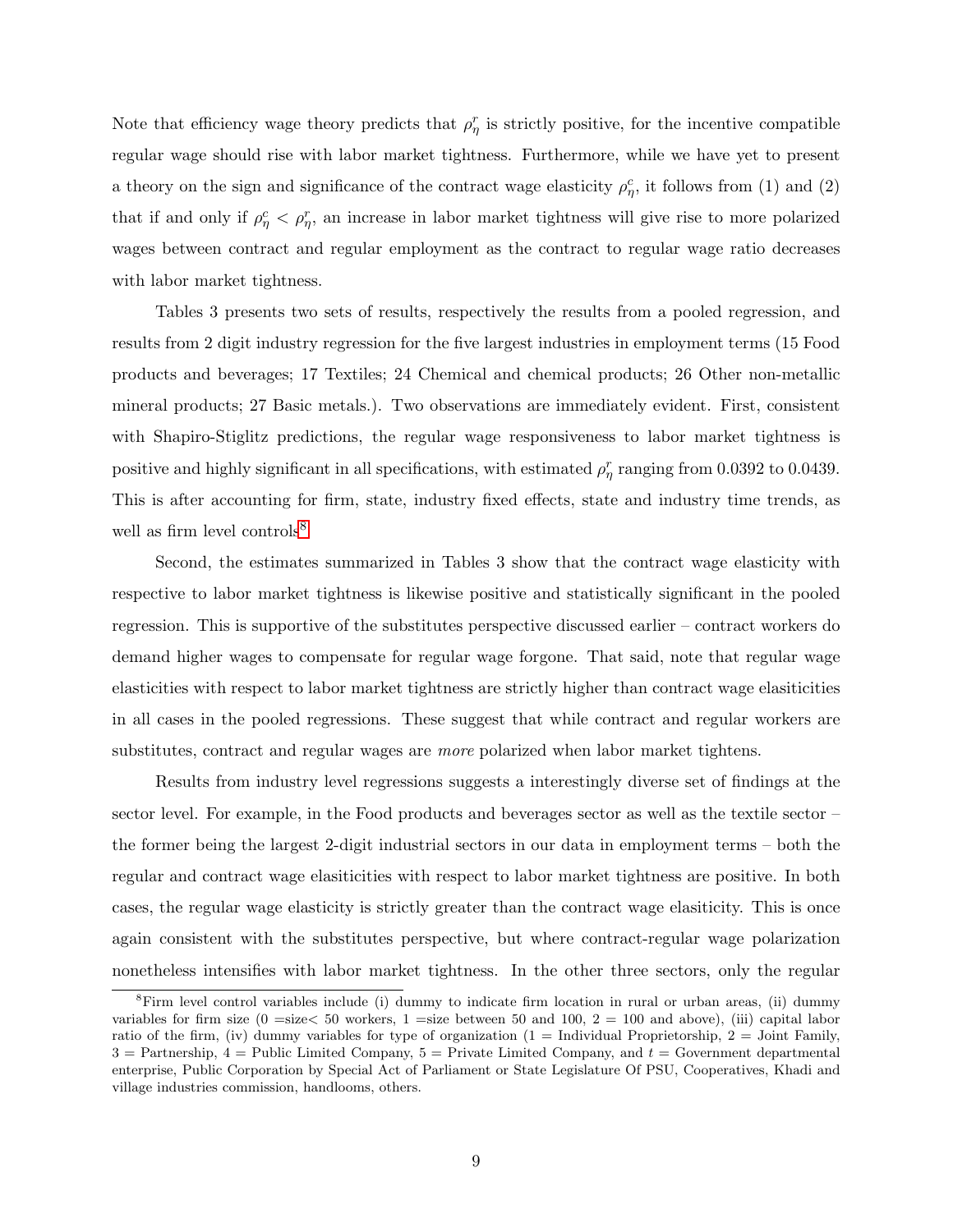wage respond, and does so positively, with respect to labor market tightness. The contract wage coefficient is not statistically different from zero, however. While these sectors do not conform with either the substitutes or stepping stone perspective, the lack of responsiveness of the contract wage to labor market tightness simply guarantees that wage polarization between contract and regular workers intensifies.

In summary, the Indian example highlights a number of features of the two-tiered labor market in which both regular and contract workers co-exist. First, while regular employment confer added benefits such as lower turnover, a persistent wage gap nonetheless exists between regular and contract workers. This is contrary to the prediction of a Smithian compensating differential, in which workers are willing to take a wage discount in exchange for the extra benefits such as job security.

Second, despite the wage cost savings and contractual flexibility associated with contract employment, there is not a single sector where regular employment has ceased to exist. This provides suggestive evidence that there may be productivity consequences associated with the choice of contractual forms that may not be immediately evident from this survey of the data.

Third, regular wage always rises in response to local labor market tightness, while the contract wage may respond positively or not at all. Nonetheless, in all cases, the contract wage responds at a slower pace relative to the regular wage. Importantly, this suggest that wage polarization between contract and regular workers do not improve when demand for worker effort rises.

Motivated by these salient features, we now proceed to construct a model of a two-tiered labor market of regular and contract workers, in which the underlying mechanics of each of the above observations can be fleshed out.

## 3 A Two-tiered Labor Market of Regular and Contract Work

We study a labor market equilibrium in which regular and contract workers coexist at the level of the firm. Regular workers receive long term employment contracts that are interrupted only by unanticipated termination. Contract workers receive fixed-term contracts. Regular workers furthermore receive incentive compatible wages generous enough to induce high effort. Contract workers, by contrast, are just high enough to induce participation. Between unemployment and contract employment, contract workers weigh the tradeoffs between receiving the contract wage or no wage at all, and the relative likelihood of regular employment at the end of the contract period.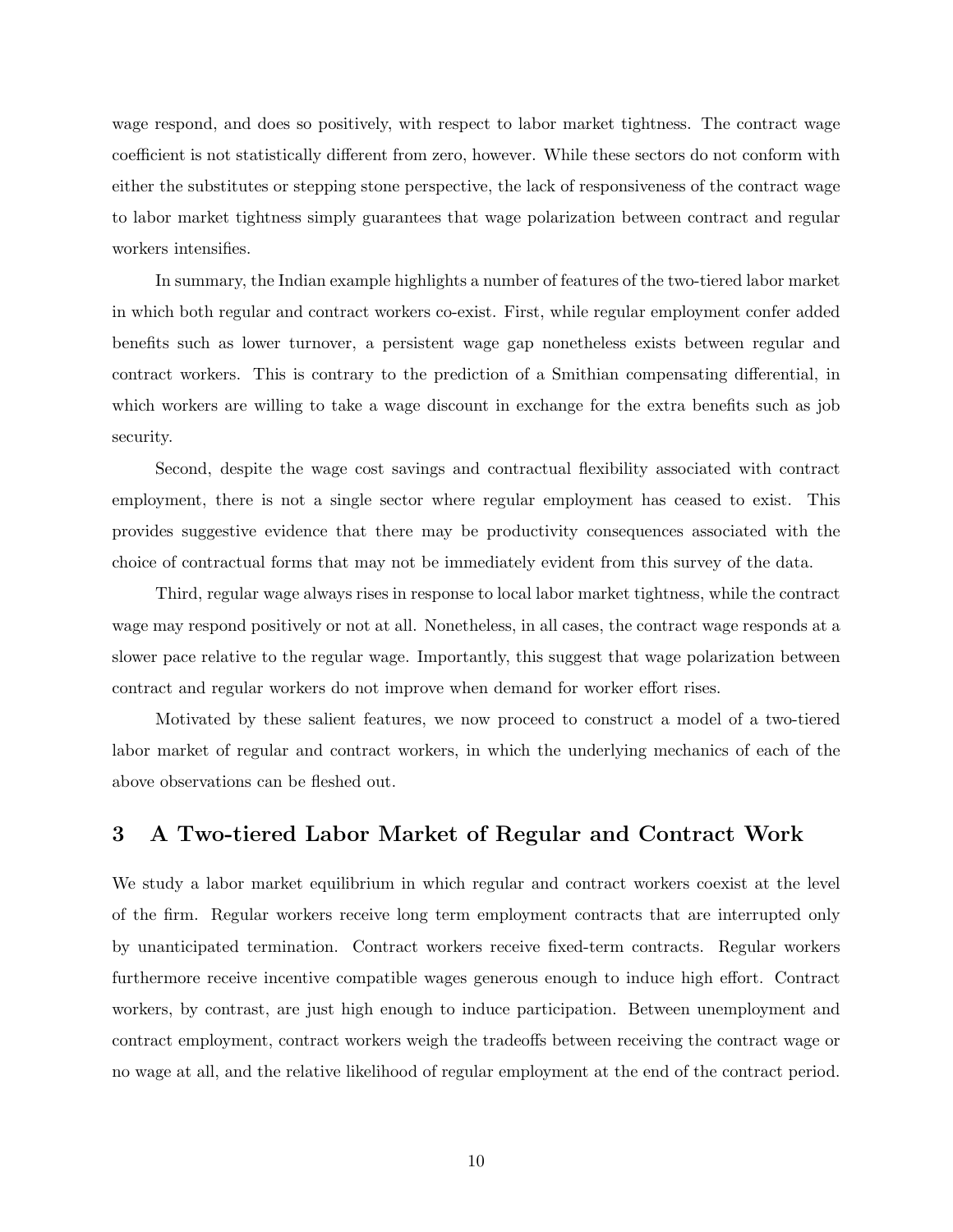### 3.1 Workers and Effort

The model is set in discrete time. At each time period, there is a constant pool of N identical workers and three employment states: regular employment  $(r)$ , contract employment  $(c)$ , and unemployment (u). The utility  $(U(w, e))$  of a worker depends on wage income w and work effort e that period,  $U(w, e) = w - e$ .

#### Regular Employment

A worker in regular employment receives  $w_r$  and chooses between a high level of effort  $e_r > 0$ required for the job to be completed, or a baseline effort level at  $e_o < e_r$ .  $e_o \geq 0$  denotes the effort cost of showing up at work. Workers who select high effort face an exogenous probability of turnover in the following period  $q > 0$ , while workers who shirk may be discovered, and face a probability of separation  $q + \sigma > q$  in the following period. The separation probability q is taken as given to the worker and the firm.[9](#page-0-0)

Denote  $V_r(e)$  as the steady state value function of a regular worker depending on his effort level,  $V_u$  the value function of an unemployed worker, and  $\beta \in (0,1)$  the time discount factor:

$$
V_r(e_r) = w_r - e_r + \beta(qV_u + (1-q)V_r(e_r)),
$$
  
\n
$$
V_r(e_o) = w_r - e_o + \beta(qV_u + (1-q)V_r(e_o)) - \beta\sigma(V_r(e_o) - V_u)).
$$
\n(4)

 $V_r(e_r)$  and  $V_r(e_o)$  differ in two regards. Shirking naturally generate effort savings  $(e_r - e_o > 0)$ , but it also risks a higher likelihood of job loss if discovered. In value terms, this cost of this risk is  $\beta \sigma (V_r(e_o) - V_u).$ 

Let  $n_r$  be the likelihood that an unemployed worker finds a regular job each period – henceforth the regularization rate of the unemployed. Also let  $bar{w}_o \geq 0$  denote the per period income, if any, that workers can earn while unemployment, for example, through self-employment. It follows that:

$$
V_u = \bar{w}_o + \beta(n_r \max\{V_r(e_r), V_r(e_o)\} + (1 - n_r)V_u). \tag{5}
$$

The minimal regular wage that elicits high effort,  $w_r(n_r)$  is given by:

$$
w_r(n_r) = \min\{w_r|V_r(e_r) \ge V_r(e_o)\}
$$
  
=  $e_r + b + \frac{(1 - \beta(1 - q - n_r))(e_r - e_o)}{\beta \sigma}$   

$$
\equiv \bar{w_r} + n_r(e_r - e_o)/\sigma.
$$
 (6)

<sup>&</sup>lt;sup>9</sup>In the Appendix, we endogenize the separation rate as a function of the cost of firing – a policy parameter to be chosen by labor standard authorities.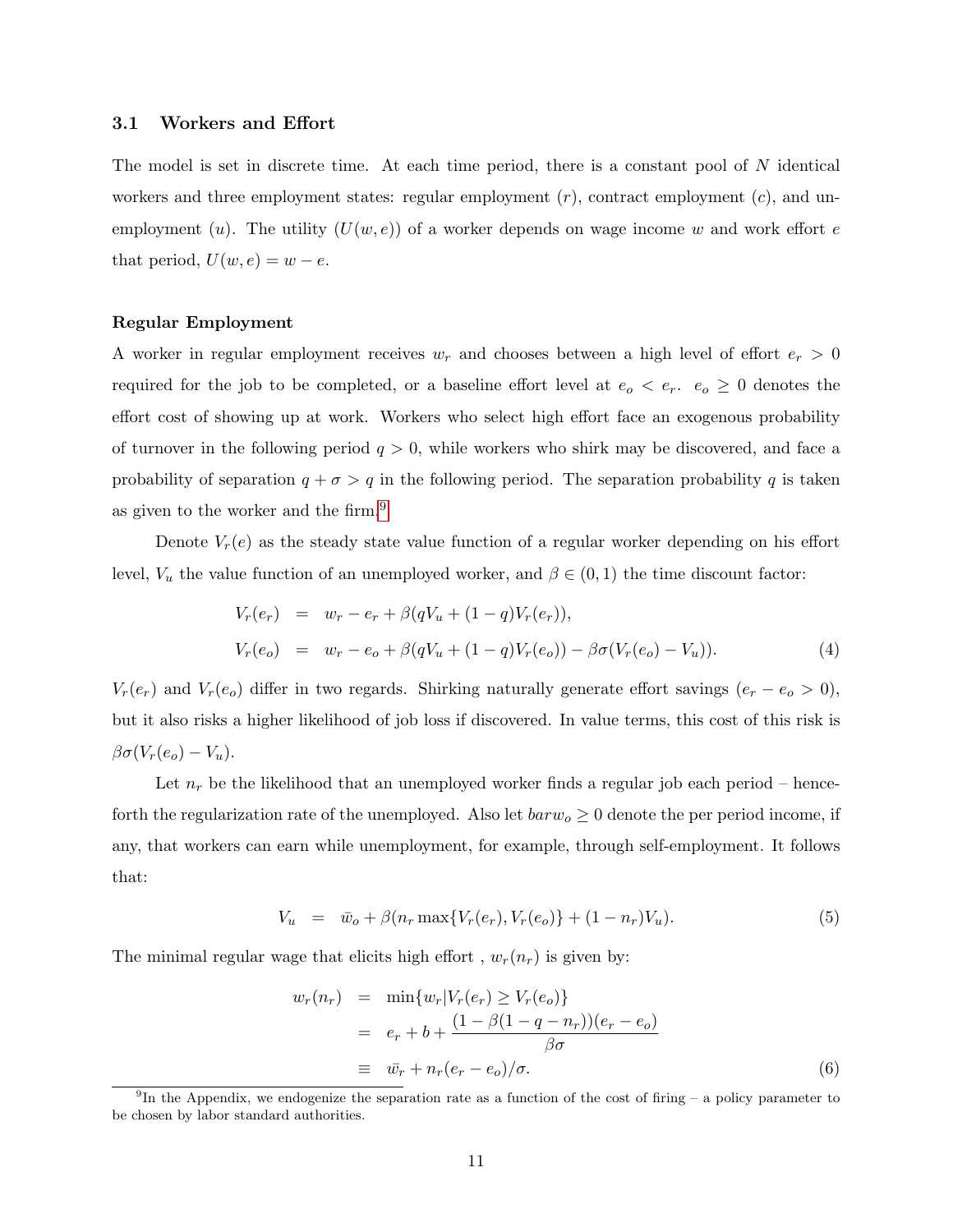Note that  $w_r(n_r)$  depends on job and worker characteristics, such as the costs (both effort and opportunity) of undertaking regular employment  $e_r + b$ , the likelihood of separation and discovery of shirkers, q and  $\sigma$ , as well as the discount rate  $\beta$  in ways completely analogous to Shapiro and Stiglitz (1983), as well as the reduced form equation we employed earlier in (2) in Section 2. For example, as the separation rate  $q$  rises, the lure of a regular job is weakened and consequently a higher regular wage will be required to elicit high effort.

(6) also shows that the only way labor market wide considerations enter into the determination of the regular wage is through the regularization rate  $n_r$ . In this sense,  $n_r$  summarizes the influence of the tightness of the labor market on the efficiency wage.

#### Contract Workers

A contract worker receives  $w_c$  on a fixed-term (here, one period) basis. Fixed-term employment leaves no room for employers to incentive effort through the threat of unemployment, and consequently all contract workers supply baseline effort  $e<sub>o</sub>$ . Once employed, contract workers may be hired during the next period as regular worker, at probability  $n_r(1 - \gamma)$ , where  $\gamma \leq 1$ . If  $\gamma > 0$ , contract employment gives rise to a regularization likelihood deficit due, for example, to time spent at work instead of job searching. Alternatively, if  $\gamma < 0$ , contract employment facilitates regular employment due, for example, to proximity to and better information about job openings. The value function of a contract worker is:

$$
V_c = w_c - e_o + \beta (n_r(1 - \gamma) \max\{V_r(e_r), V_r(e_o)\} + (1 - n_r(1 - \gamma))V_u). \tag{7}
$$

For contract employment to be at least as desirable as unemployment, the contract wage solves:

$$
w_c(n_r) = \min\{w_c | V_c \ge V_u\}
$$
  
=  $e_o + b + \gamma n_r (e_r - e_o) / \sigma$   

$$
\equiv \bar{w_c} + \gamma n_r (e_r - e_o) / \sigma.
$$
 (8)

Thus, like the regular wage  $w_r(n_r)$ , the contract wage also respond to job and worker characteristics  $(e_o + b, \sigma)$ , as well as to tightness in the labor market. Notably however, unlike the efficiency wage  $w_r(n_r)$ , the contract wage  $w_c(n_r)$  rises with  $n_r$  if and only if contract employment entails a regularization likelihood deficit  $\gamma > 0$ . Otherwise, if  $\gamma < 0$ , a tighter labor market in fact incentivize workers to accept a pay cut in order to buy a higher likelihood of getting a regular job.  $\gamma$  thus parameterizes the sense in which contract and regular employment are substitutes or complements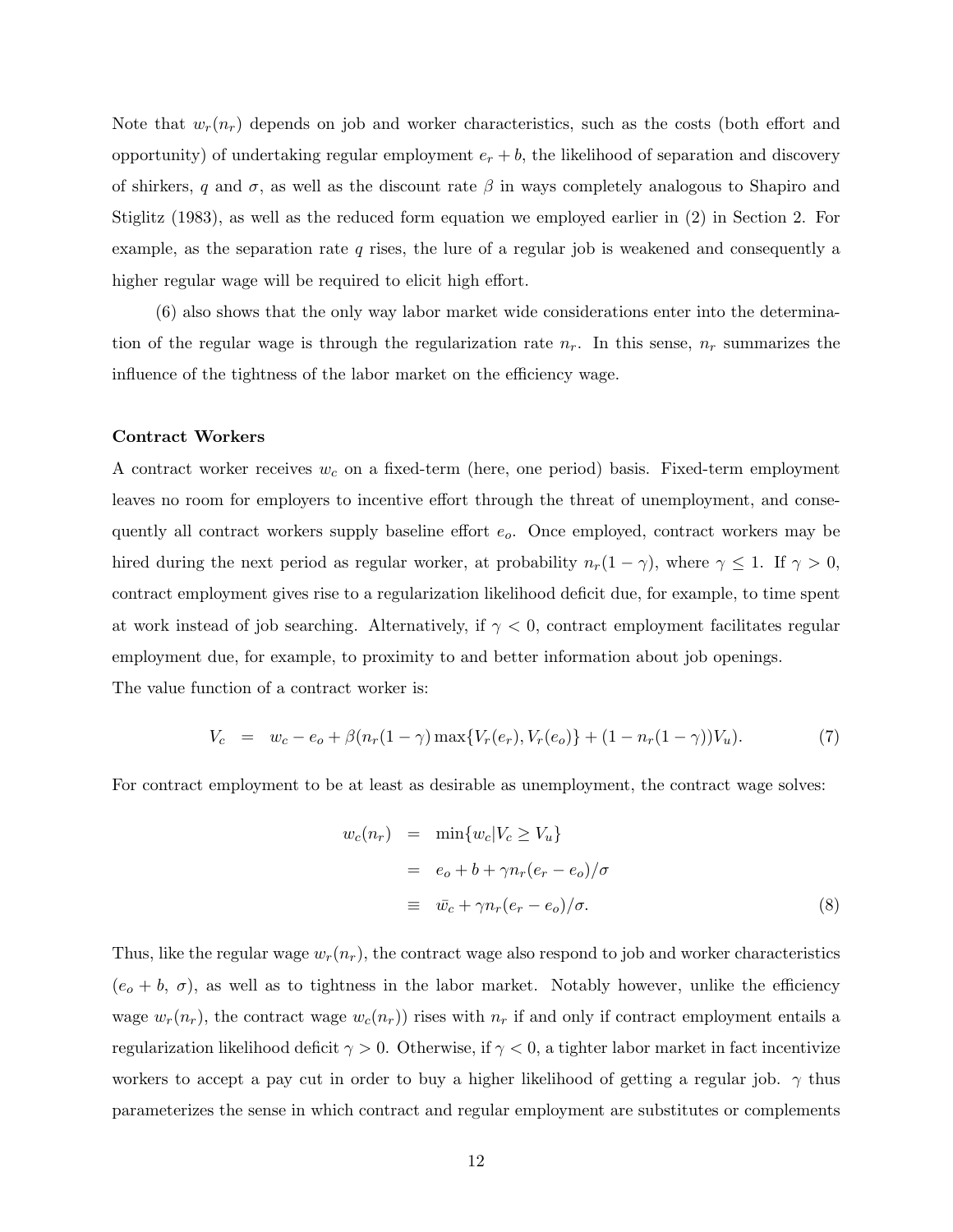from the worker's perspective. A positive  $\gamma$  means that contract employment is a substitute, in the sense that it comes at the price of a reduced likelihood of gaining regular employment. A negative  $\gamma$  means that contract employment is a complement, in the sense that it raises the likelihood of regular employment. Our theory does not put restrictions on the sign of  $\gamma$ . Our example of the Indian labor market discussed earlier is an case where  $\gamma$  takes on a positive sign.

### 3.2 Employers

To address the labor demand consequences of such a two-tiered effort structure, we introduce a taskbased model of labor demand to incorporate potentially task-specific productivity consequences of heterogeneous effort. For example, complex tasks may require the full attention of a worker, but routine tasks may be completed simply as a function of a worker showing up.

Accordingly, we assume an increasing and strictly concave aggregate production function  $f(y) = y^{\alpha}, \alpha \in (0,1)$ , yielding revenue  $p_o f(y)$  at constant world price  $p_o$ . y is a composite labor input produced upon the completion of a continuum of tasks  $y(i)$  on the unit interval  $i \in [0,1]$ . y is a constant elasticity of substitution aggregator function of all tasks performed:

$$
y = \left(\int_0^1 y(i)^{\frac{\eta-1}{\eta}} di\right)^{\frac{\eta}{\eta-1}}.
$$

where  $\eta$  is the elasticity of substitution. The output of each task  $y(i)$  depends on a combination of the number of regular  $(\ell_r(i))$  and/or contract  $(\ell_c(i))$  workers employed for the task. In particular, we normalize units so that:

$$
y(i) = \ell_r(i) + \ell_c(i)/a(i)
$$

and thus one unit of regular work delivers one unit of task i, while  $a(i)$  is the unit contract labor requirement of task i. We assume without loss of generality that  $a(i)$  is increasing in i, with  $a(0) = 1$ . i may be interpreted as the rank order of the complexity / effort intensity of task i in  $[0,1]$ , such that higher index i tasks are much costlier to accomplish when only contract workers are employed.

Given the monotonicity of the input requirement  $a(i)$  in i, let I denote threshold task beyond which it is no longer cost minimizing to employment contract workers. Thus, for  $i \in [0, I^*)$ , the wage cost per unit  $y(i)$  is simply  $w_c(a(i))$ . Otherwise, the wage cost per unit  $y(i)$  is  $w_r$ .

The decision problem of the employer is two-fold. First, the employer chooses I to minimize the unit cost of the composite labor input y, henceforth denoted as  $c_y$ . Next, the employer maximizes profits by choice of aggregate labor input y taking as given the unit cost of production  $c_y$ ,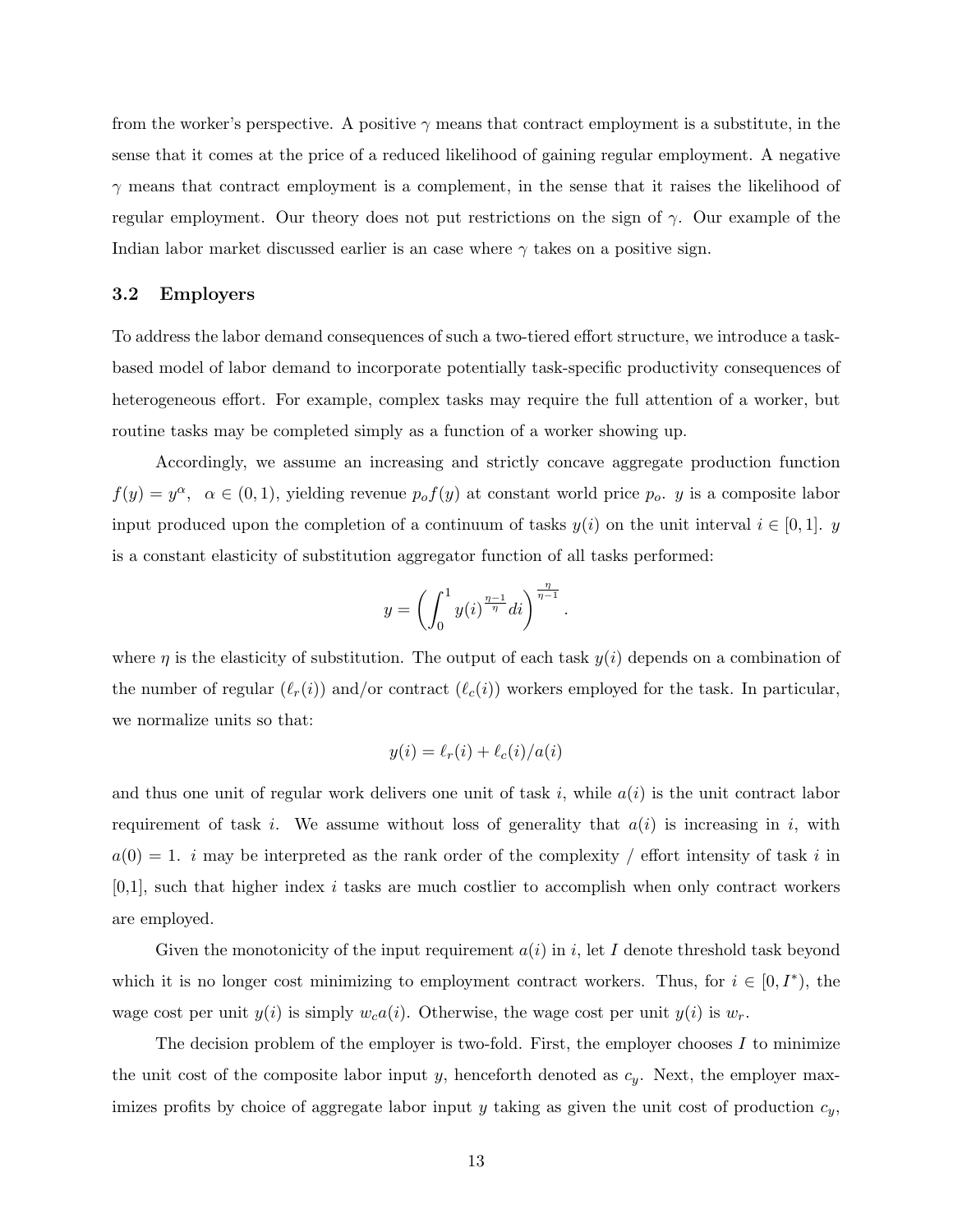and the output price  $p_o$ .

#### Task Assignment

Denote I as the threshold task such that an employer is strictly indifferent between hiring a contract or a regular worker:

$$
I = \{ i \in [0, 1] | w_c a(I) = w_r \}.
$$
\n<sup>(9)</sup>

For all tasks  $i > I$ , it is cost minimizing to employ only regular workers. For all other tasks  $i \leq I$ , it is cost minimizing to employ only contract workers. The unit cost function  $c_y$  of the aggregate labor input solves  $c_y = \min_{y(i)} w_r(n_r) \int_I^1 y(i)di + w_c(n_r) \int_I^1 a(i)y(i)di$  subject to the constraint that  $\int_0^1 y(i)di = 1$ . It follows that

$$
c_y(w_r, w_c) = \left(w_r(n_r)^{1-\eta}(1 - I^*) + \int_0^I (w_c(n_r)a(i))^{1-\eta}di\right)^{\frac{1}{1-\eta}},\tag{10}
$$

which is increasing in and homogeneous of degree 1 in  $w_r(n_r)$  and  $w_c$ , but locally invariant to I since  $I$  is the cost minimizing threshold task.

### Total Employment

Given  $c_y(w_r, w_c)$ , profit maximization at the firm level chooses a level of composite labor input  $y(c_y, p_o)$ , where

$$
y(c_y, p_o) = \{y | p_o f_y(y) = c_y\} = (\alpha p_o/c_y)^{\frac{1}{1-\alpha}}
$$

is a strictly decreasing function of  $c_y$  and increasing function of  $p_o$ . Furthermore, total regular and contract employment are given by:

$$
\ell_r = \int_I^1 y(i)di \equiv \theta_r(I)y(c_y, p_o), \ \ell_c = \int_0^I y(i)a(i)di \equiv \theta_c(I)y(c_y, p_o)
$$
 (11)

where  $\theta_r(I)$  and  $\theta_c(I)$  are respectively strictly decreasing and increasing function of the fraction tasks assigned to regular and contract workers:

$$
\theta_r(I) \equiv (1 - I) \left( 1 - I + \int_0^I \frac{a(i)^{1 - \eta}}{a(I)^{1 - \eta}} \right)^{\frac{\eta}{1 - \eta}},
$$
  

$$
\theta_c(I) \equiv \int_0^I a(i)^{1 - \eta} di \left( a(I)^{1 - \eta} (1 - I) + \int_0^I a(i)^{1 - \eta} di \right)^{\frac{\eta}{1 - \eta}}.
$$

Henceforth, we assume that total work force  $N$  is sufficiently large so that for every level of output in the range of relevant wages and prices to be characterized in detail in the sequel, there is enough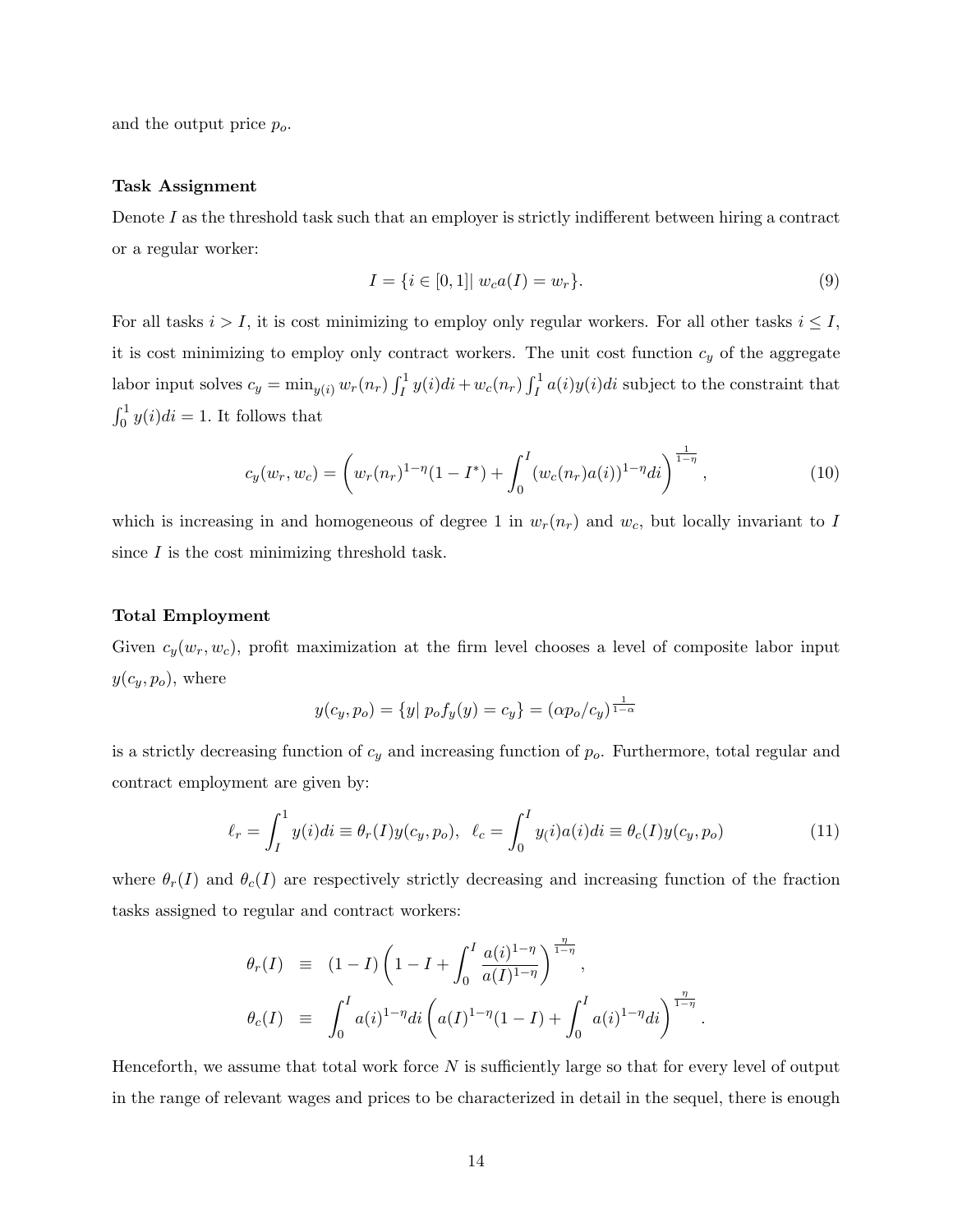workers to go around for all to be hired as contract workers:

$$
N > \left(\int_0^1 a(i)^{1-\eta} di\right)^{1/(1-\eta)} y(c_y, p_o). \tag{12}
$$

By doing so, we work with situations where regular employment is not a consequence of an aggregate labor supply constraint which forbids a high enough number of contract workers to be hired even if it is profit maximization to do so.

## 3.3 Equilibrium Conditions

A steady state equilibrium in this economy is a combination of regular and contract wages, an assignment of tasks I, and an allocation of workers  $N_i$ ,  $i = r, c, u$  such that two sets of conditions are satisfied. The first set requires that employers offer incentive compatible contracts, so that regular workers are paid the efficiency wage from (3)

$$
w_r = \bar{w}_r + \frac{n_r}{\sigma}(e_r - e_o),
$$

and contract workers are paid according to (4)

$$
w_c = \bar{w}_c + \gamma n_r (e_r - e_o) / \sigma.
$$

The ratio  $w_r(n_r)/w_c(n_r)$  gauges the extent of wage polarization between regular and contract workers. Since  $w_r$  and  $w_c$  are individually functions of the regularization rate  $n_r$ , their ratio also depends on  $n_r$ :

$$
\frac{w_r}{w_c} = \frac{\bar{w}_r + n_r(e_r - e_o)/\sigma}{\bar{w}_c + \gamma n_r(e_r - e_o)/\sigma}.\tag{13}
$$

Notably, an increase in labor market tightness may intensify or reduce the extent of wage polarization depending on the rate at which the contract wage keeps pace with the regular wage through the parameter  $\gamma$ . Henceforth, we say that

**Definition 1.** A rise in labor market tightness  $n_r$  is strictly wage polarizing if and only if  $w_r/w_c$ is increasing in  $n_r$ . Equivalently, if and only if

$$
\gamma < \frac{w_c}{w_r}.\tag{14}
$$

where (14) follows directly from (13). In Figure 2, the PP schedules display a family of such relationships between wage polarization and regular employment likelihood as  $\gamma$  successively increases from  $P_1P$  to  $P_2P_2$ . Thus, when  $\gamma$  is sufficiently small, a higher regular employment likelihood raises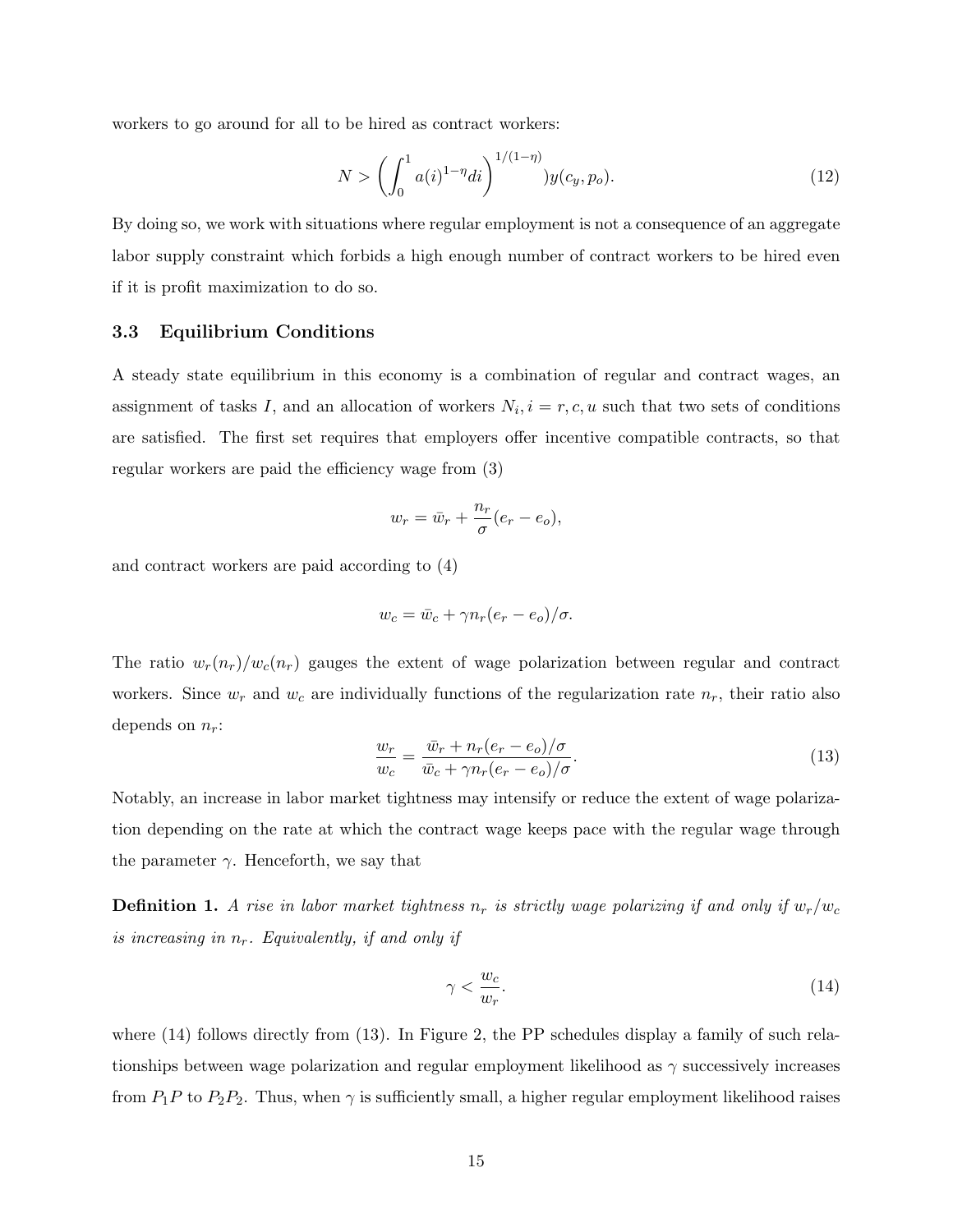the efficiency wage for regular work, but the contract wage does not keep pace fast enough. Consequently, growth in regular employment further intensifies wage polarization in the labor market.

The second set of steady state equilibrium condition requires that inflows into regular employment from previously unemployed workers and workers in contract work  $(n_r(N-\ell_r-\ell_c)+n_r(1-\gamma)\ell_c)$ equals outflows into unemployment  $(q\ell_r)$  in such a way that regular employment is time invariant:

$$
n_r = \frac{q\theta_r(I)}{N/y(c_y, p_o) - \theta_r(I) - \gamma \theta_c(I)}.\tag{15}
$$

In figure 2, the EE schedule displays the relationship between regular employment likelihood and equilibrium wage polarization, accounting for the profit maximizing choice that the threshold task I reflects the extent of wage polarization in the economy:

$$
a(I) = \frac{w_r}{w_c}.
$$

As shown  $EE$  is downward sloping.<sup>[10](#page-0-0)</sup> Intuitively, as the regular wage ratio increases, employers reassign tasks previously completed by regular workers to contract workers. This decreases the likelihood of getting a regular job.

Starting from levels of wage polarization that are not too severe, with  $w_r/w_c \to 1$ , we have a benchmark where almost all workers are regular workers. At the limit, the unit cost of the aggregate labor input collapses to  $c_y = w_r$ , and  $n_r$  uniquely solves:

$$
n_r^o = \{n_r | \frac{qy(w_r, p_o)}{N - y(w_r, p_o)} = \bar{w}_r + \frac{n_r}{\sigma} e_r \}.
$$

At the opposite extreme, suppose instead that wage polarization is severe enough so that  $w_r/w_c$  evaluated at  $n_r = 0$ ,  $(\bar{w}_o+e_r)/(\bar{w}_o+e_o)$  is greater than the unit labor requirement  $a(1)$ . In this case, there is no regular employment, and  $n_r = 0$ . Henceforth, we assume that  $(\bar{w}_o + e_r)/(\bar{w}_o + e_o)$  $a(1)$ , and consequently, there is a unique interior equilibrium where firms hire both types of workers.

$$
\theta'_c(I) = -\frac{w_r}{w_c} \theta'_r(I).
$$

$$
-\left[N-\gamma(\theta_c(I)+\frac{w_r}{w_c}\theta_r(I))y(c_y,p_o)\right]
$$

By cost minimization,  $\theta_c(I) + \frac{w_r}{w_c} \theta_r(I) < \theta_c(1) \equiv -\int_0^1 a(i)^{1-\eta} di)^{1/(1-\eta)}$ . Since  $\gamma < 1$ , it follows by assumption in (7) that the sign of  $\partial n_r/\partial I$  is negative.

<sup>&</sup>lt;sup>10</sup>To see this, note that since I is chosen to minimize cost,  $w_r \theta_r(I) + w_c \theta_c(I) = c_y$ . It follows that

Totally differentiating the above to obtain the slope of  $n_r$  with respect to I, it can be readily verified that the sign of  $\partial n_r/\partial I$  is given by the sign of the following expression: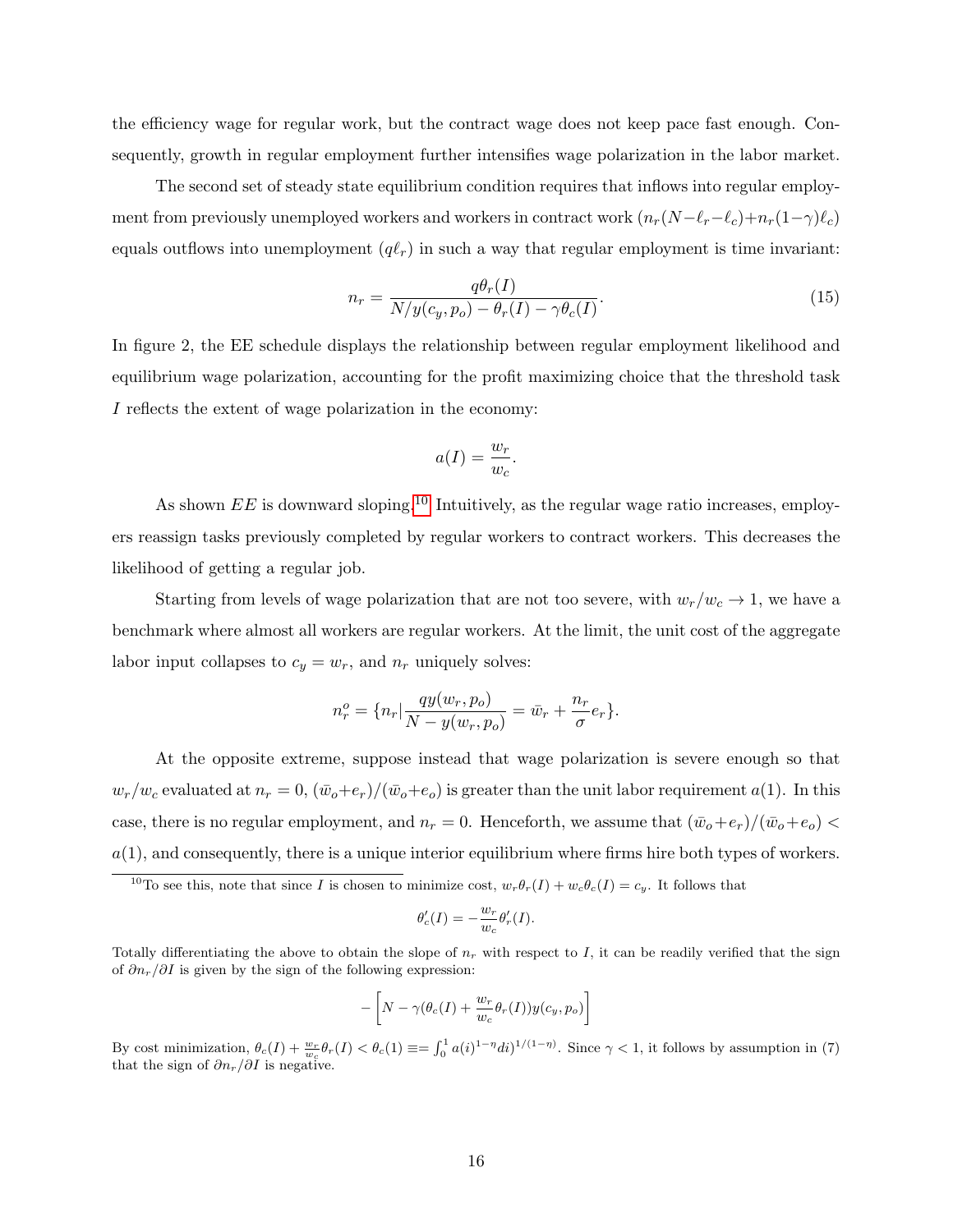## 3.4 Employment and Wages in a Steady State Equilibrium

## Contract Employment as a Worker Discipline Device

The intersection of the wage polarization  $PP$  schedule and the employment equilibrium  $EE$  sched-ule gives the steady state equilibrium of this model.<sup>[11](#page-0-0)</sup> Consider therefore the first question posed at the outset of this paper. Does the introduction of fixed term contract labor at low wages reinforce or disrupt worker discipline previously secured by long term efficiency wages? To do so, we consider the impact that a ban on contract employment have on three metrics: (i) the efficiency wage (ii) the lifetime discounted utility of workers in the three employment states and (iii) the expected profits of employers.

From (15), going from a regime where contract employment is banned to one where no restrictions are placed, the regularization likelihood of unemployed workers to strictly decreases from  $n_r^o$  to  $n_r^*$ . It follows immediately from (6) that this decrease in the regularization likelihood among the unemployed lowers the efficiency wage. Effectively, the practice of contract employment allows employers to enforce worker discipline among regular workers at a strictly lower efficiency wage as unemployment now poses a greater threat when some regular jobs have been replaced by contract work.

The combined effect of a reduction in the efficiency wage and the regularization likelihood means that the discounted value of regular worker  $V_r$ , as well as the discounted value associated with unemployment is now lower from (4). Since the value of contract work is equal to unemployment is in equilibrium from (8), the value of workers who engage in country employment has also declined.

By contrast, the reduction in wage cost is strictly beneficial to employers as profits and output rise as the efficiency wage declines. In summary:

Proposition 1. A ban on contract employment increases the efficiency wage, raises the steady state discounted expected utility of all workers, and lowers steady state output and profits.

Proposition 1 reiterates the seminal insight of the efficiency wage literature, namely, that the wage that employers must pay to maintain worker discipline directly and positively related to labor market tightness. Does it therefore follow that an exogenously driven increase in labor demand will unambiguously raise the efficiency wage relative to the contract wage? Starting from a interior equilibrium where both contract and regular employment co-exists:

<sup>&</sup>lt;sup>11</sup>Given the steady state values of  $n_r^*$  and  $w_r^*/w_c^*$ , equilibrium regular and contract can be retrieved from (6) and  $(8)$  respectively, the equilibrium marginal task assignment  $I^*$  follows from  $(9)$ , and associated allocation of workers is given by (11).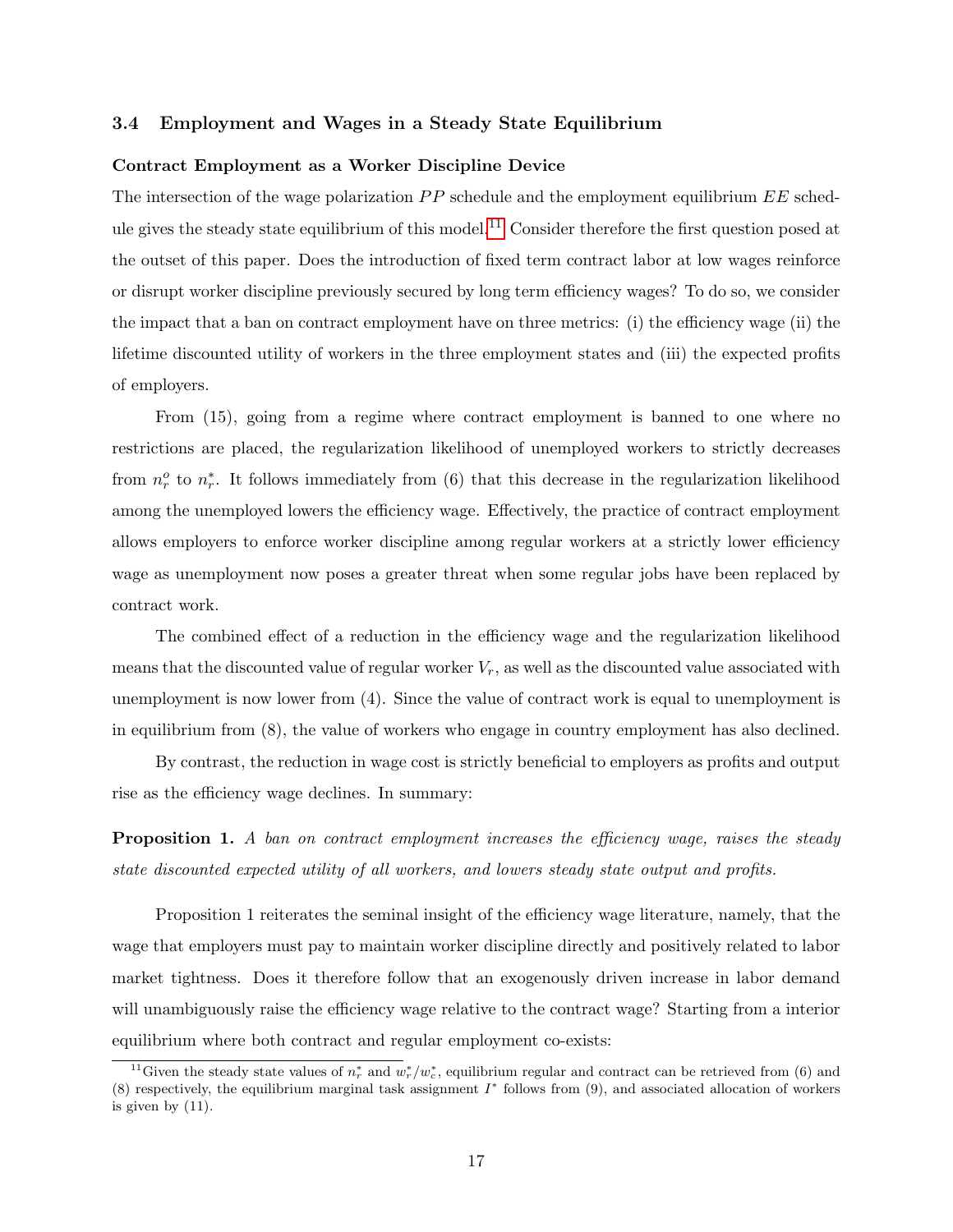**Proposition 2.** An increase in demand for labor through  $p<sub>o</sub>$  increases the regular wage. It increases the contract wage if and only if  $\gamma > 0$ . The share of employed workers with regular jobs decreases (increases) if and only if wage polarization  $w_r/w_c$  increases (decreases), or if and only if

$$
\gamma<(>)\frac{w_c}{w_r}.
$$

Proposition 2 follows directly from (13). Since the elasticity of the regular and the contract wage with respect to labor market tightness differ depending on the magnitude and sign of the regularization likelihood deficit of contract workers  $\gamma$ , whether the wage polarization between regular and contract workers intensifies or not likewise depend on  $\gamma$ . In particular, if  $\gamma$  is sufficiently small, contract wages are slow to catch up to regular wages in response to an increase in labor market tightness  $n_r$ . Consequently, employers respond to an increase in labor demand by shifting to contract employment.

Returning to our analysis of the Indian manufacturing labor market in section 2, does a demand induced increase in labor market tightness give rise to an increase in thee share of contract workers? Proposition 2 finds that the answer to this question depends on the relative magnitude of the elasticity of the regular wage with respect to  $n_r$  is greater than the corresponding contract wage elasticity. In the India case from Table 3, this is true overall from our pooled regression result, as well as in the five largest sectors of employment considered there.

#### 3.5 First-Best Policies

From Proposition 1, a ban on contract employment benefits workers but harms employers. It is thus unclear a priori as to whether the first best policies will favor a reduction of contract employment. Starting from an interior equilibrium, define overall welfare  $W$  as the sum of producer profits  $p_o f(y(c_y, p_o)) - c_y y(c_y, p_o)$  and per period utility of workers  $(w_r - e_r)\theta_r y + (w_c - e_o)\theta_c y + \bar{w}_o(N - e_o)$  $(\theta_r + \theta_c)y$  in all three states of employment, we have the following:

$$
W = \bar{w}_o N + p_o f(y) - (\bar{w}_o + e_r) \theta_r(I) y - (\bar{w}_o + e_o) \theta_c(I) y
$$

Total welfare is the sum of the baseline self-employment earning of all N workers plus production revenue, net of the cost of employment including both opportunity  $(\bar{w}_r)$  and effort  $(e_i, i = r, o)$ costs.

The first-best policy is a combination of task assignment  $I^*$  and total employment  $y^*$  that maximizes aggregate welfare, W. These can be implemented by appropriate choice of subsidies to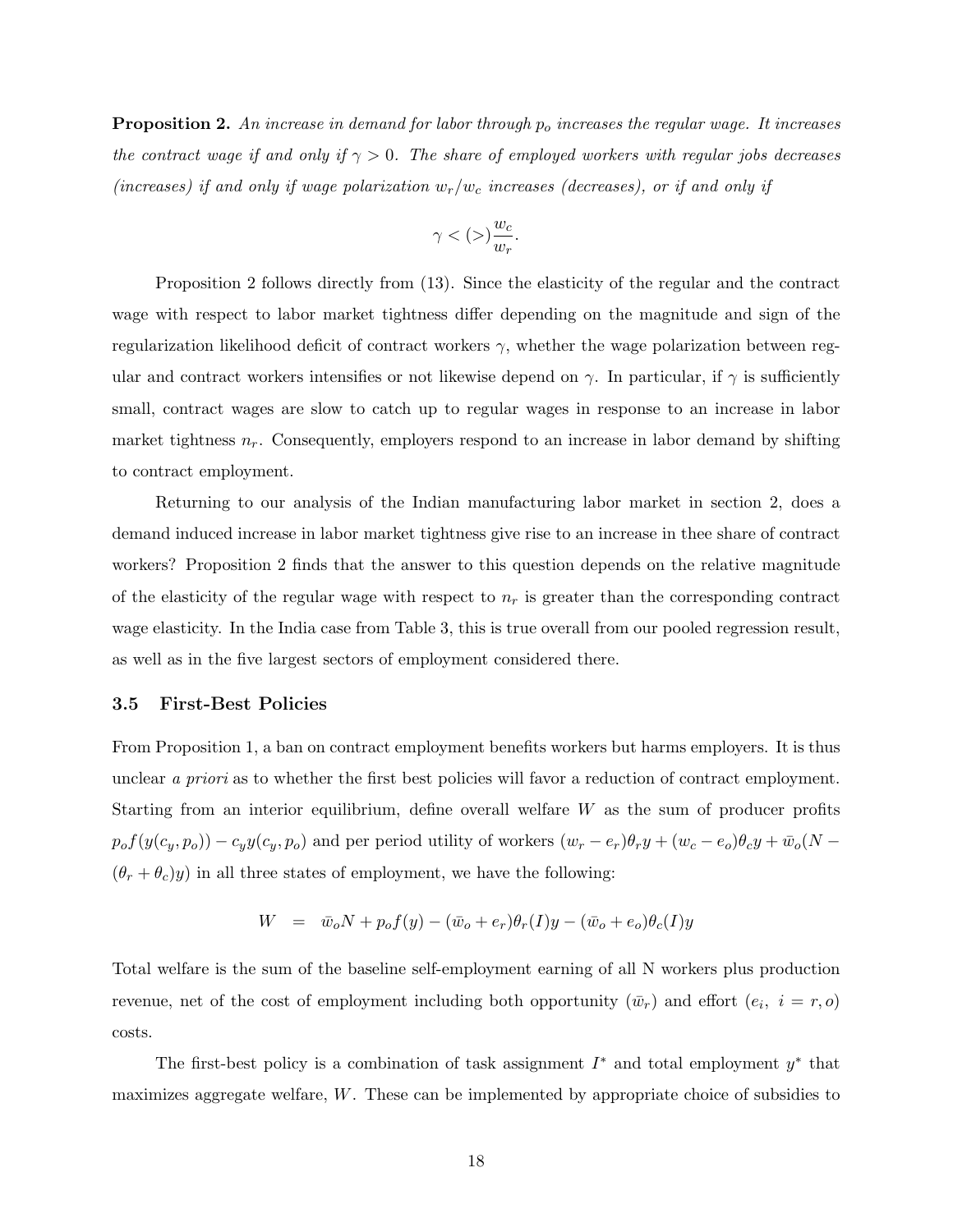regular and contract workers, and tax on tasks allocated to contract workers, for example, as we will demonstrate. To determine  $I^*$  and  $y^*$ , note that at given  $y$ ,

$$
\frac{\partial W}{\partial I} = \theta_c'(I)\bar{w}_o \left(\frac{\bar{w}_o + e_r}{\bar{w} + e_o} - a(I)\right) \frac{w_c}{w_r}.\tag{16}
$$

Thus, evaluated at an interior first best marginal task  $(I^*)$ , the unit societal cost (opportunity plus effort cost) of task  $y(I^*)$  is the same whether contract or regular workers are used since  $\bar{w}_o + e_r = (\bar{w}_o + e_o)a(I^*)$ . This indifference may be broken, for example, at a corner solution, where the first best policy may prescribe a complete ban on contract employment if and only if

$$
\bar{w}_o + e_r < (\bar{w}_o + e_o)a(0).
$$

In the absence of policy interventions, note that since the efficiency wage is set high to incentivize effort, the market determined regular to contract wage ratio is strictly greater than the corresponding societal cost ratio of regular relative to contract workers:

$$
a(I) = \frac{w_r}{w_c} = \frac{\bar{w}_o + e_r + (1 - \beta(1 - q - n_r))(e_r - e_o)/(\beta \sigma)}{\bar{w}_o + e_o + \gamma n_r)(e_r - e_o)/\sigma} > \frac{\bar{w}_o + e_r}{\bar{w}_o + e_o} = a(I^*).
$$

It follows therefore that the first best policy assigns a strictly narrower range of tasks to contract workers. Turning now to total employment, evaluated at the first best task assignment  $I^*$ ,

$$
\frac{\partial W}{\partial y} = p_o f_y(y) - (\bar{w}_o + e_r)\theta_r(I^*) - (\bar{w}_o + e_o)\theta_c(I^*). \tag{17}
$$

which requires that the marginal product of the composite labor input be equated to its marginal societal cost. Once again since the regular wage is set high to induce effort, it can be shown that the marginal societal cost of a unit of  $y$  is less than the marginal wage cost evaluated at the marginal task chosen by employers  $I:^{12}$  $I:^{12}$  $I:^{12}$ 

$$
(\bar{w}_o + e_r)\theta_r(I^*) + (\bar{w}_o + e_o)\theta_c(I^*) < w_r\theta_r(I) + w_c\theta_c(I)
$$

we have thus:

<sup>12</sup>To see this, note that

$$
(\bar{w}_o + e_r)\theta_r(I^*) + (\bar{w}_o + e_o)\theta_c(I^*) \n= w_r\theta_r(I) + w_c\theta_c(I) - \frac{(1 - \beta(1 - q - n_r))(e_r - e_o)\theta_r(I)}{\beta\sigma} - \frac{\gamma n_r(e_r - e_o)}{\sigma} \n< w_r\theta_r(I) + w_c\theta_c(I).
$$

where the second inequality follows by virtue of cost minimization, and the last inequality follows from the definition of  $n_r$  in (15), where  $n_r(\theta_r(I) + \gamma \theta_c(I)) = n_r N/y(c_y, p_o) - q\theta_r(I)$ . Substituting this into the expression following the equality sign above yields the desired inequality.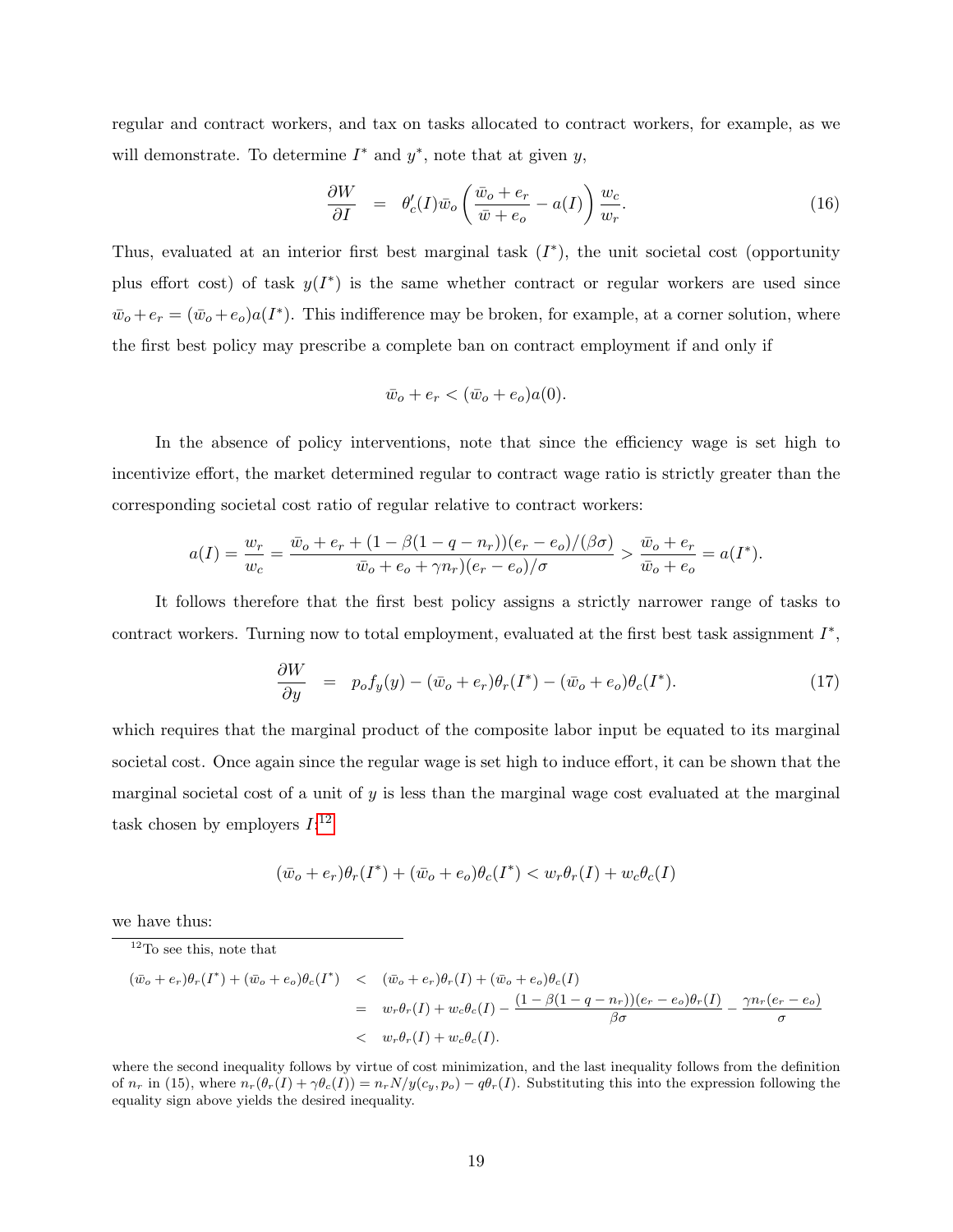**Proposition 3.** The social welfare maximizing first best policy has two parts, requiring respectively  $(i)$  restrictions on contract employment, and  $(ii)$  an increase in overall employment y.

In order to implement the first best policies above, a contract employment tax  $\tau^*$  leading to an after tax contract labor cost of  $w_c(1+\tau^*)$ , and an employment subsidy  $s^*$  leading to an after subsidy cost of  $c_y(w_r, w_c(1+\tau^*))/(1+s^*)$  as shown below will accomplishment the task:

$$
1 + \tau^* = \frac{w_r}{w_c} / \frac{\bar{w}_o + e_r}{\bar{w}_o + e_o}, \ \ 1 + s^* = \frac{w_r}{\bar{w}_o + e_r}.
$$

Together, these reflect the task assignment and total employment distortions associated with the co-existence of contract employment and an efficiency wage.

## 3.6 Piecemeal Policy Alternatives

Following a longstanding literature on labor market institutions and associated policy reforms (e.g. Boeri 2011, Kahn 2010, and OECD 2006), we will consider three types of labor market policy alternatives: employment protection legislation, unemployment insurance, and active labor market policies. We will discuss the intuition behind the labor market performance and social welfare implications of each of these four policies in what follows. All proofs are relegated to the Appendix.

#### Employment Protection Legislation

Employment protection legislation regulates the procedures that govern how worker dismissal can proceed. In many countries, employment legislation spells out any restrictions on the firing of regular workers, and the associated costs in the form of severance payment, and / or legal fees or fines. In the case of India, for example, the Industrial Disputes Act (IDA) of 1947, and subsequently amended by individual states, describes the regulations that are related to layoffs and retrenchments. In establishments that employ at least 100 workers, no workers may be fired without the permission of the government. Furthermore, penalty for violating this regulation include prison term as well as a fine. Contract workers are not covered under the Industrial Dispute Act.

The basic model can be readily extended to account for productivity shocks that necessitate unanticipated layoffs of regular workers. Doing so add one more dimension to employers' decision problem, namely, what is the negative productivity shock that triggers the layoff of a regular worker? The answer here gives an endogenous separation rate, which depends among other things on the cost of dismissal governed by employment protection legislation.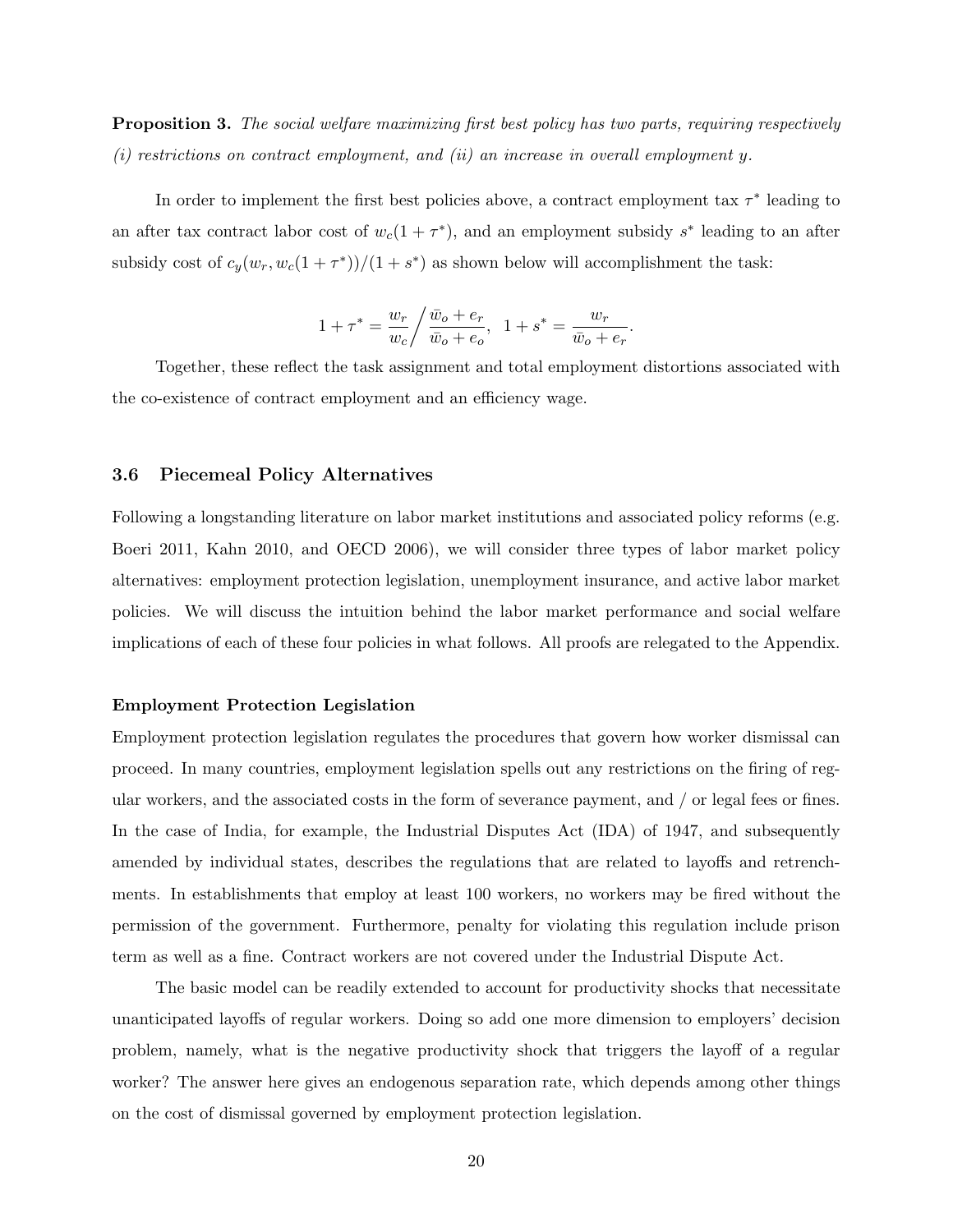Consider therefore an employment protection legislation that raises the cost of firing. It can be shown that such a policy decreases the separation rate, or  $q$  in our terminology. Furthermore, from  $(15)$ , a reduction in q also lowers the number of regular vacancies every period, all else equal. These effects tend to lower the efficiency wage in (), as well as the wage polarization between contract and regular workers as shown in Proposition 2. Thus, if labor market tightness is wage polarizing, an increase in firing cost may shift the location of the marginal task closer to the first best benchmark.

Going in opposite direction, however, since layoffs are costly in the presence of employment protection legislation, raising the cost of firing directly raises the cost of hiring regular workers. If this increase in cost dominates any efficiency and contract wage reductions as discussed above, an increase in firing cost will shift total production away from the first best benchmark.

Based on these comparative statics responses of  $I$  and  $y$  to employment protection legislation, it follows the social welfare implications of employment protection legislation is, in general, ambiguous.

### Unemployment Insurance

A longstanding debate on the effectiveness of unemployment insurance exists in which the benefits of such insurance (e.g. consumption smoothing and workers' ability to bargain for higher wages) are compared to its potential costs such as higher unemployment rate (Shapiro and Stiglitz 1984, Acemoglu and Shimer 1999). In India, the Mahatma Gandhi Rural Employment Guarantee Scheme is a national policy that aims at providing workers with at least 100 days of employment per year. More generally, any development policy that raise the income of self-employed individuals, e.g. through education, training, or the provision of credit for business start-ups, can have impact akin to unemployment insurance.

In our setting, unemployment insurance can impact both regular and contract employment. Indeed, wage polarization as measured by:

$$
\frac{w_r}{w_c} = \frac{\bar{w}_o + e_r + (1 - \beta(1 - q - n_r))(e_r - e_o)/(\beta \sigma)}{\bar{w}_o + e_o + \gamma n_r(e_r - e_o)/\sigma}
$$

is in fact strictly decreasing in  $\bar{w}_o$ . It follows that unemployment insurance disproportionately improve the ability of contract workers to bargain for higher wages. The result is a reduction in wage polarization – a shift of the PP schedule to the left – and accordingly a movement of the marginal task I closer to the first best outcome.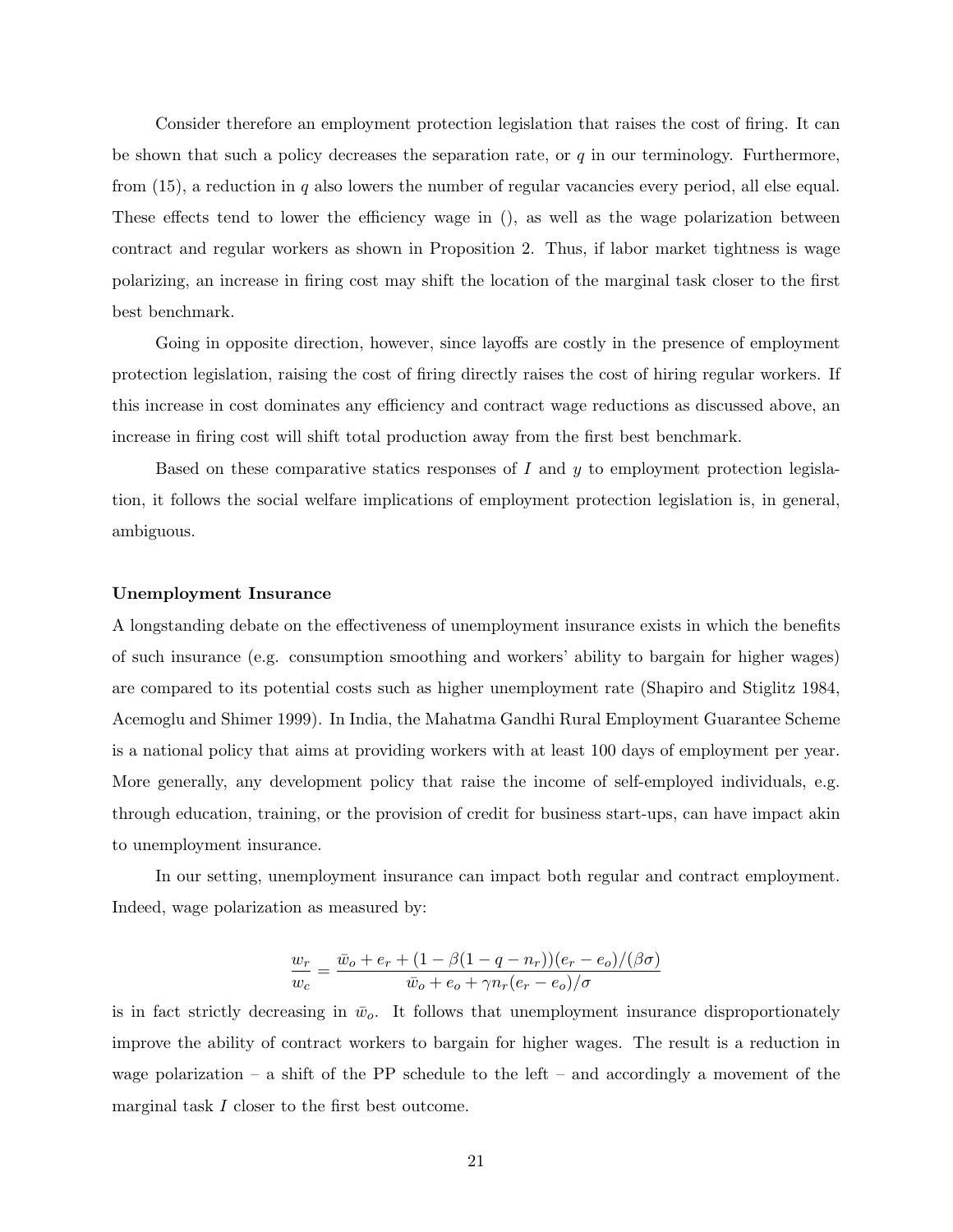However, unemployment insurance directly raises employers' wage cost. Employers respond by reducing total employment y, thus in a direction away from the first best outcome.

With task assignment distortion and total employment distortion going in opposite direction relative to their respective first best levels, the social welfare implications of unemployment insurance is, once again, ambiguous.

### Active Labor Market Policies

Popular in many countries for example in Western Europe, but also increasingly in many developing countries, active labor market policies are programs designed to assist workers in the job search process. Studies to date have focussed on the unemployment impact of such policies, and overall, that the impact of such policies on unemployment has been mixed (OECD 2006). In the developing country context, results from randomized control trials likely yielded mixed findings on the effectiveness of such policies on unemployment (McKenzie 2017).

A key issue that our setting brings to the table, but one which so far as received little attention, is that active labor market policies can impact the divide between employment and unemployment, as well as the divide between regular and contract employment. Furthermore, the beneficiaries of job search assistance can include contract workers as well as they search for regular employment opportunities on the job. Thus, what are the labor market and social welfare consequences of an improvement in the ability of contract workers to find regular employment?

In our model, this is captured by the parameter  $\gamma$  – the regularization deficit of contract work. Consider therefore an active labor market policy that decrease the regularization deficit. In terms of task assignment, a reduction in  $\gamma$  decreases the reservation wage of contract work  $w_c$  from (8), since the opportunity cost of contract employment in terms of regular employment opportunities forgone decreases with a lower  $\gamma$ . It follows that wage polarization  $w_r/w_c$  is intensified. This increases the share of tasks performed by contract workers, and as such, the task assignment distortion relative to the first best is also increased.

In terms of total employment distortion, however, since  $\gamma$  directly reduces the contract wage cost, the unit cost  $c_y(w_r, w_c)$  likewise decreases, all else equal. It follows that the total employment distorion relative to the first best is attenuated in the presence of an active labor market policy that targets the regularization deficit of contract workers  $\gamma$ .

In summary, all three policies yield ambiguous social welfare implications in our setting where contract and regular workers coexists, and where worker discipline drives the two-tier structure of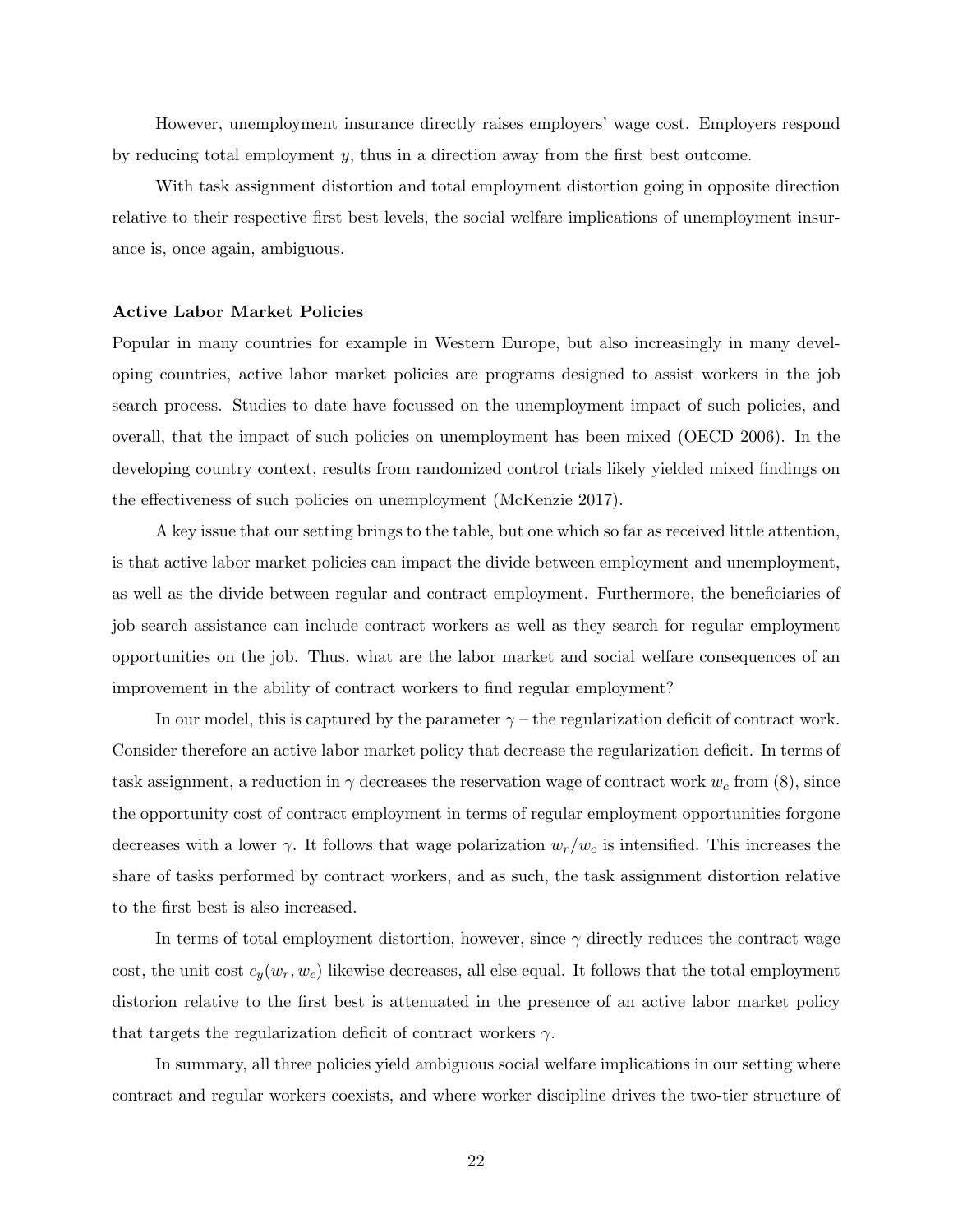employment. The overall lesson is that the first best outcome requires not just that more jobs be created through an increase in the labor input  $y$ , but more good jobs should be created through a reduction in the share of contract tasks I. This juxtaposition of both an improved quantity as well as quality of employment forms the basis for policy proposals.

## 4 Conclusion

Does the practice of fixed term contract employment at low wages facilitate the maintenance worker discipline otherwise secured by long term regular employment at efficiency wages? Will employers favor contract employment at low wages, or long term employment at efficiency wages in response to rising demand for worker effort?

In this paper, we examine these questions in the context of a two-tiered labor market where regular and contract workers co-exist. The model highlights the simultaneity of the share of contract workers and the extent of wage polarization in a labor market, in a setting where regular workers are given long term employment at the incentive compatible efficiency wage, while contract workers receive acceptable wages.

We show that while the practice of contract employment may raise efficiency relative to a regime in which such employment is banned by lowering the cost of maintaining worker discipline, the general equilibrium consequence of contract employment implies stark distributional tradeoffs that divorce the interests of employers and workers.

We show that whether workers see contract employment as a substitute for or a stepping stone to regular employment determines how and the extent to which wage polarization responds to labor market tightness. In turn, the employment consequences of labor market tightness is thus linked to these same factors. In the Indian case, we find that overall in our pooled regression results, contract wage responds slower relative to the regular wage in the event of an increase in labor market tightness. The predictions of the model are consistent with decades of wage improvements in the Indian labor market due for example to force of globalization, which coincided with an ever rising share of low wage contract workers instead of longer term regular workers at high wages.

Finally, we conducted a policy analysis in which we seek to determine the nature of the first best policies. We find that such policies correct for two types of distortions in the labor market, including task assignment distortions, and total employment distortions. We argue that these two types of distortions can be used to show that the ambiguous effectiveness of a suite of labor market flexibility policies, including employment protection legislation, unemployment insurance,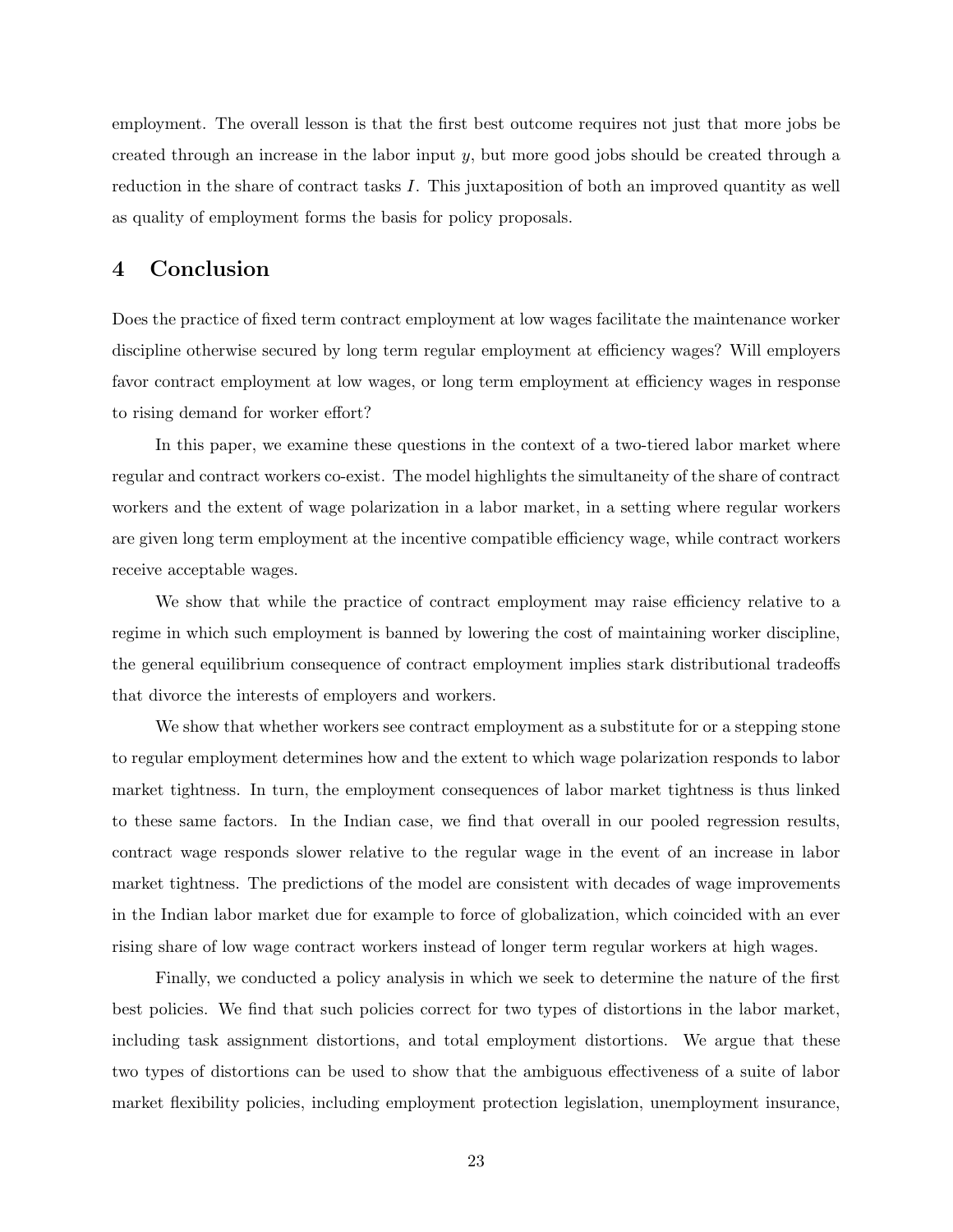and active labor market policies.

# Appendix

In this appendix, we outline an extension of the model in which we incorporate endogenous separation rates and firing cost into the model. Formally, we endogenize the separation rate by introducing worker-specific and unanticipated productivity shocks: for each regular worker, a negative productivity shock occurs with probability  $q_o$  at the beginning of each time period. Otherwise, no productivity shocks occur.

Conditional on a negative shock, the firm faces two choices. First, the firm may fire the worker and hire a new regular worker, but in so doing it must also incur a fraction  $\tau$  of the regular wage as firing cost,  $w_r(n_r)\tau \geq 0$ .  $\tau$  parameterizes the strictness of employment protection legislation, and gives the penalty that a firm pays whenever a regular worker is dismissed.

Alternatively, the firm may choose to keep the worker and incur a cost to maintain productivity at planned level depending on the size of the productivity shock,  $\sigma$ . We assume that the cost of the productivity shock is proportional to wage cost  $w_r(n_r)$ . Specifically, the cost parameter  $\sigma \in [0,\infty]$  is assumed to be a random variable with cumulative distribution function  $\phi(\sigma)$ . Since the cost of the productivity shock,  $w_r(n_r)\sigma$ , is increasing in  $\sigma$ , while the firing cost is given at  $w_r(n_r)\tau$ , henceforth, let  $\sigma^*$  denote the threshold cost of the productivity shock, to be determined endogenously in what follows, beyond which the firm strictly prefers firing the existing worker and hiring a new worker. Given  $\sigma^*$ , the realized separation rate q of a regular worker is

$$
q = q_o(1 - \phi(\sigma^*)).
$$

Accounting for the possibility of negative productivity shocks and firing costs, let  $\omega_r(n_r, \sigma^*)$ denote the expected cost of hiring a regular worker. At any time period,  $\omega_r(n_r, \sigma^*)$  solves the following recursive problem:

$$
W_r(n_r, \sigma^*) = (1 - q_o)w_r(n_r) + q_o(1 - \phi(\sigma^*))(W_r(n_r, \sigma^*) + w_r(n_r)\tau))
$$
  
+
$$
q_o \int_0^{\sigma^*} (w_r(n_r)(1 + \sigma))d\phi(\sigma)
$$
(18)

$$
= \frac{w_r(n_r)(1 + (q_o[(1 - \phi(\sigma^*))\tau + \int_0^{\sigma^*} \sigma d\phi(\sigma))}{1 - q_o(1 - \phi(\sigma^*))}.
$$
\n(19)

Thus, the expected cost of hiring a regular worker includes both the wage cost, the cost associated with negative productivity shocks when these shocks are sufficiently low, as well as the first cost when the productivity shocks are large enough.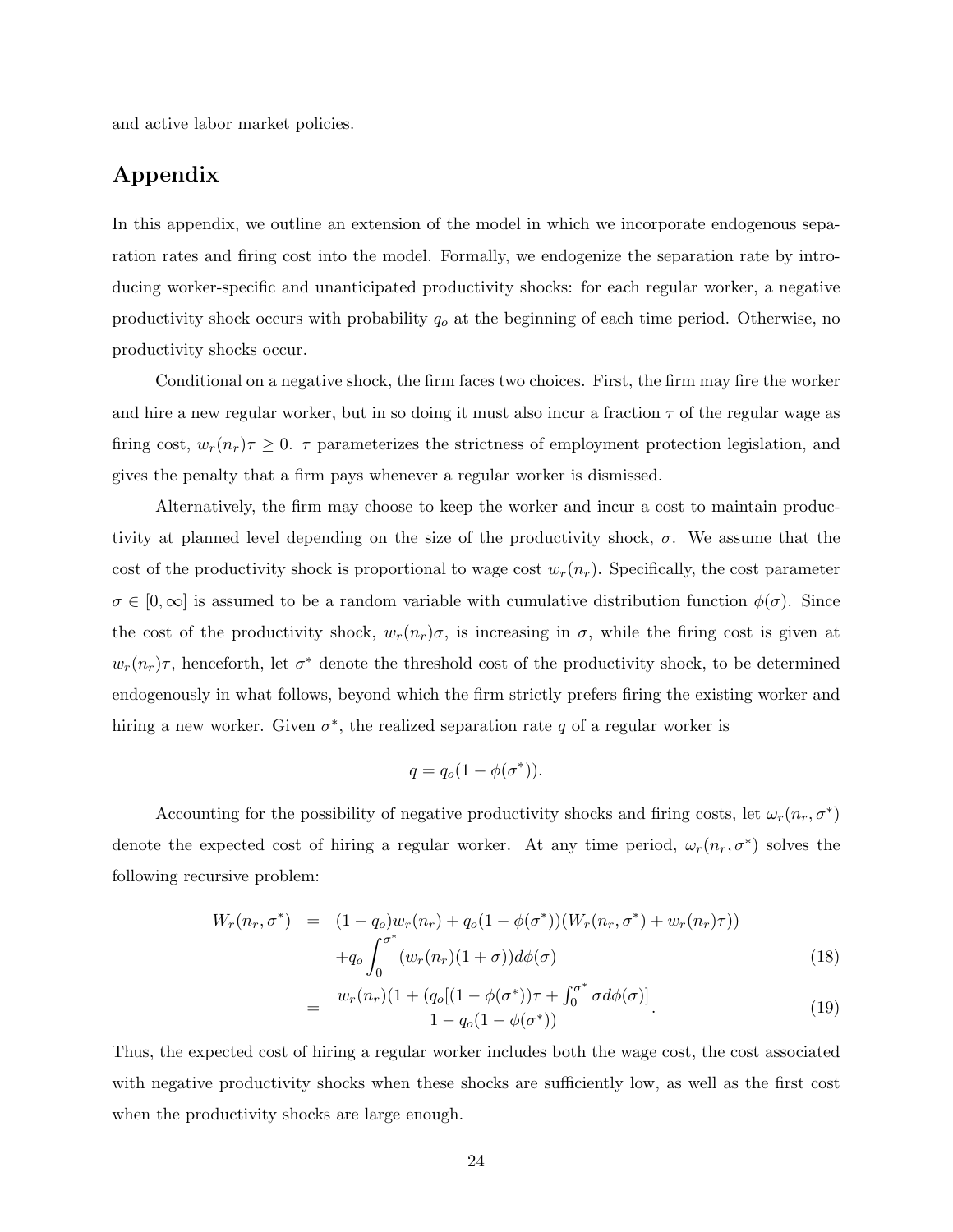Taken together the unit cost of task  $i$  is simply:

$$
W_r(n_r, \sigma^*)\ell_r(i) + w_c \ell_c(i).
$$

The decision problem of the firm is accordingly revised to include the choice of  $\sigma^*$ ,  $I^*$ , and  $y^*$  to maximize profits. Starting with  $\sigma^*$ , it follows that the expected regular wage cost minimizing threshold  $x^*$  solves the following:

$$
\sigma^* = (T + q_o(e_r - e_o)/\sigma) / (1 - q_o \psi(x^*)).
$$
\n(20)

where  $\psi(\sigma^*) \equiv 1 - \int_0^{\sigma^*}$  $\int_0^{\sigma^*} (\sigma^* - \sigma) / \sigma^* d\phi(\sigma) \in (0, 1)$ . Intuitively, T is the firing cost savings when the firm delays firing work by raising  $\phi(\sigma^*)$ , while  $q_o(e_r - e_o)/\sigma$  is the associated savings in efficiency wage as turnover rate declines. Meanwhile, the cost of a delay in firing workers by raising  $\phi(\sigma^*)$  is equal to

$$
\sigma^*(1-q_o\phi(\sigma^*)).
$$

Note that this is strictly less than  $x^*$ , since the minimization problem factors in the fact that raising  $x^*$  also lowers the probability of firing subsequent replacement workers if negative productivity shocks once again occur.

Since the right hand side of (20) is monotonically decreasing in  $\sigma^*$ , it is straightforward to confirm that a unique solution to (20) exists, and that the solution  $\sigma^*$  is a monotonically increasing function of the firing cost  $\tau$ . Quite intuitively, as the government raises the cost of firing, firms adjust downward the turnover rate  $q = q_o(1 - \phi(\sigma^*))$ . Naturally,  $W_r$  is strictly increase in  $\tau$ , meaning that the cost of hiring a regular worker is strictly increasing in the cost of firing.

Thus, even in the absence of a government imposed firing cost  $\tau = 0$ , employers do not automatically fire workers whenever a negative shock occurs, for

$$
q = q_o(1 - \phi(\sigma^*)).
$$

Interestingly, the separation rate is linked to the parameters of the efficiency wage in a intuitive way. Specifically, the increase in the efficiency wage required to elicit effort when  $q$  rises is proportional to the ratio  $e_r/\sigma$ . The higher the ratio of unobservable effort to the likelihood of discovery a shirking worker, the more salient efficiency wage considerations are. Consequently, employers minimize cost by showing a willingness to tolerate more negative productivity shocks, and thus a lower separation rate.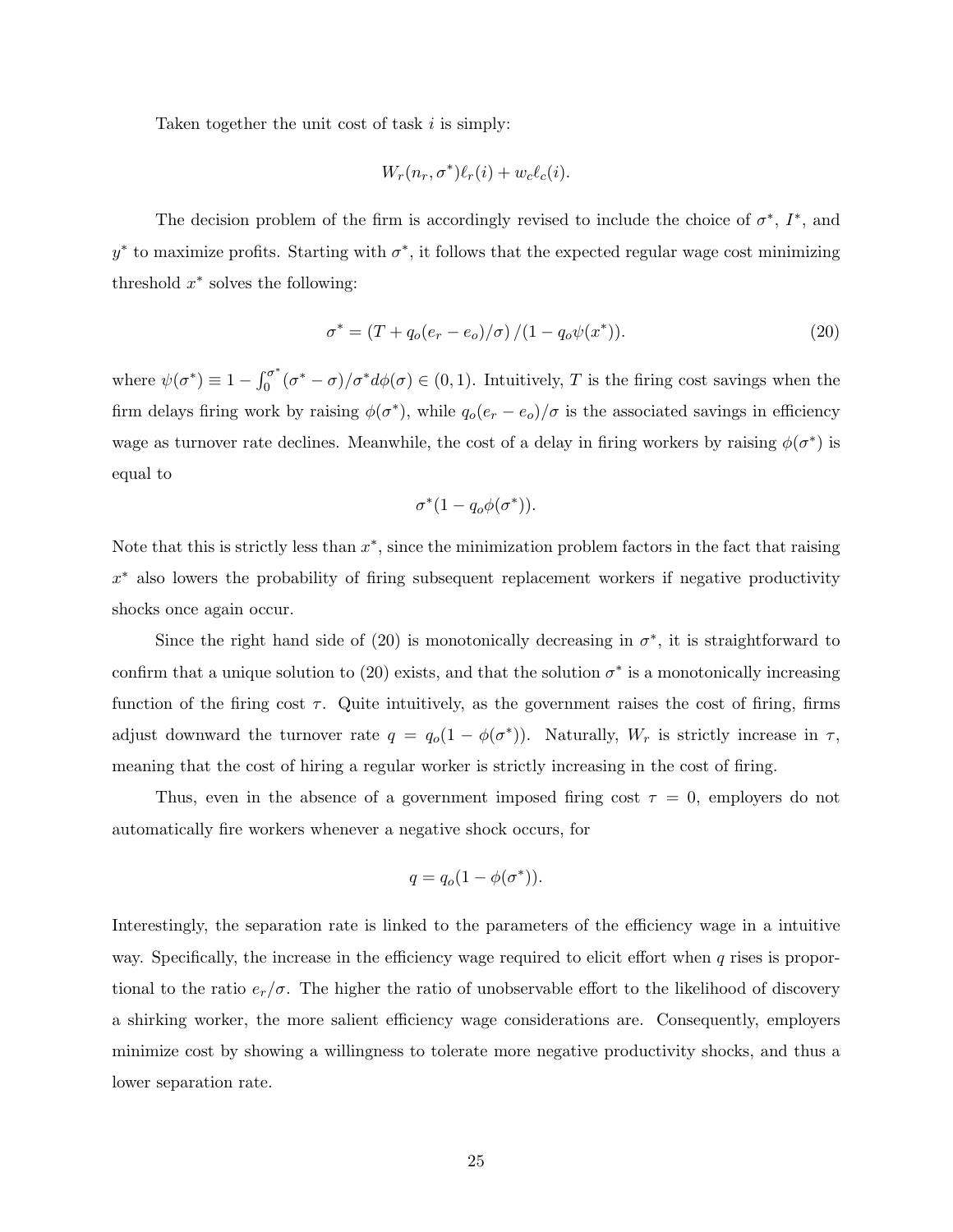## Reference

- Acemoglu, Daron and Robert Shimer. 1999. "Efficient Unemployment Insurance," Journal of Political Economy 107 (5): 893-928.
- Acemoglu, Daron and David Autor. 2011. "Skills, Tasks and Technologies: Implications for Employment and Earnings," Handbook of Labor Economics, volume 4. pp 1044 - 1171.
- Autor, David. 2013. "The Task Approach to Labor Markets". IZA Discussion Paper No. 7178.
- Ahsan, Ahmad, and Carmen Pag''es. 2007. "Are All Labor Regulations Equal? Assessing the Effects of Job Security, Labor Dispute and Contract Labor Laws in India," World Bank Social Protection Discussion Paper No. 0713.
- Almeida, Rita and Pedro Carneiro. 2009. Enforcement of labor regulation and firm size.Journal of Comparative Economics 37: 2846
- Belot, Michèle, Jan Boone, and Jan van Ours. 2007. "Welfare Improving Employment Protection. Economica 74: 381-396
- Bhandari, Amit Kumar and Almas Heshmati. 2006. "Wage inequality and job insecurity among permanent and contract workers in India: evidence from organized manufacturing industries," IZA Discussion Paper 2097. April 2006.
- Bentolila, Samuel, Juan J. Dilado, and Juan F. JimeNo. 2011. Reforming an Insider-Outsider Labor Market: The Spanish Experience. IZA Discussion Paper No. 6186. Bonn.
- Besley, Timothy and Robin Burgess. 2004. Can Labor Regulation Hinder Economic Performance? Evidence from India. Quarterly Journal of Economics. 119 (1): 91-134.
- Blanchard, Oliver and Augustin Landier. 2002. "The Perverse EFfects of Partial Labour Market Reform: Fixed-Term Contracts in France," The Economic Journal 112: F214-F244.
- Blau, Francine, and Lawrence Kahn. 2016. "The Gender Pay Gap: Extent, Trends and Explanations." IZA Discussion Paper No. 9656.
- Boeri, Tito. 2011. Institutional Reforms and Dualism in European Labor Markets. in Orley Ashenfelter and David Card (eds.). Handbook of Labor Economics. Vol. 4b. Amsterdam: North Holland. 1173-1236.
- Cahuc, Pierre and Postel-Vinay, Fabien, 2002. "Temporary jobs, employment protection and labor market performance," Labour Economics, Elsevier, vol. 9(1), pages 63-91, February.
- Card, David and Andrei Shleifer, 2009. "Immigration and Inequality," American Economic Review, American Economic Association, vol. 99(2), pages 1-21, May.
- Cazes, Sandrine, and Juan Ramón de Laiglesia. 2015. "Temporary Contracts and Wage Inequality,"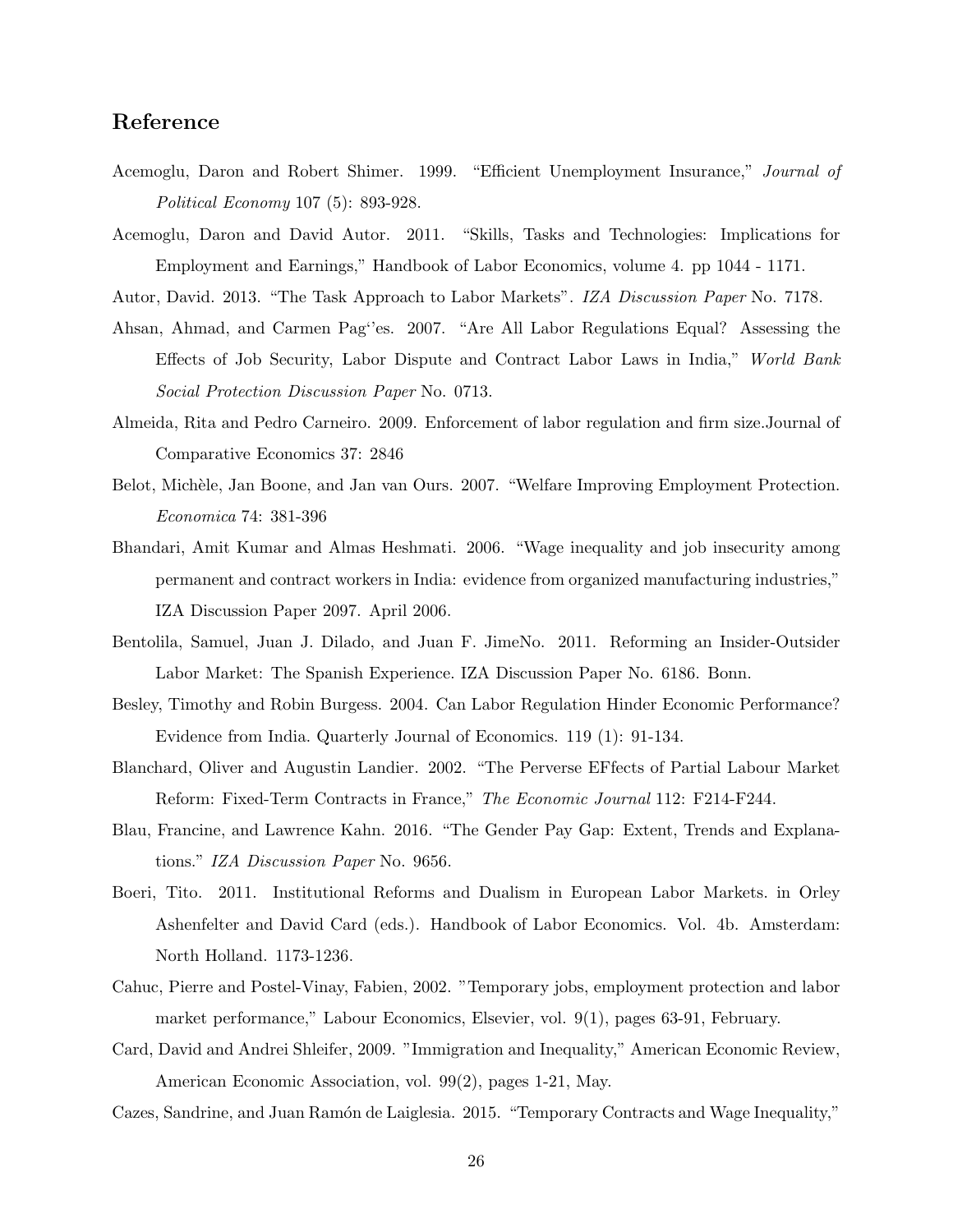In Janine Berg (ed.) Labor Markets, Institutions and Inequality ILO Geneva, Switzerland. pp. 147-183.

- Chaurey, Ritam. 2015. "Labor Regularions and Contract Labor Use: Evidence from Indian Firms," Journal of Development Economics 114: 224232.
- Chan, Man-Kwun. 2013. "Contract Labour in Global Garment Supply Chains," WIEGO publication.
- Eswaran, Mukesh and Ashok Kotwal. 1985. "A Theory of Two-Tier Labor Markets in Agrarian Economies," American Economic Review 75(1): 162-177.
- Feenstra, Robert C. and Gordon H. Hansen. 2006. "Globalization, Outsourcing and Wage Inequality," American Economic Review 86(2): 240 - 245.
- Grossman, Gene. M. and E. Rossi-Hansberg (2008) "Trading tasks: A simple theory of offshoring," American Economic Review 98(8): 1978-1997.
- Gulati, Nikhil. 2012. "Indian Car Maker Declares Lockout," The Wall Street Journal 22 July 2012..
- Harrison, Ann. 2006. Globalization and Poverty. University of Chicago Press.
- Helpman, Elhanan, Oleg Itshoki and Stephen Redding. 2010. "Inequality and Unemployment in a Global Economy," Econometrica 78(4): 1239-1283.Hopenhayn, Hugo and Richard Rogerson. 1993. Job Turnover and Policy Evaluation: A General Equilibrium Analysis. Journal of Political Economy. 101 (5): 915-938.
- International Labour Organization. 2012. World of Work Report 2012: Better Jobs for a Better Economy. Geneva: International Labour Organization and International Institute for Labour Studies.
- Jones, Ronald and Henryk Kierzkowski. 1990. The role of services in production and international trade: A theoretical framework, in R. Jones and A. Krueger, The political economy of international trade: Festschrift in honor of Robert Baldwin, (Basil Blackwell, Oxford).

OECD. 2004. Employment Outlook. Paris: OECD.

OECD. 2007. Employment Outlook. Paris: OECD.

- Shapiro, Carl and Joseph E. Stiglitz. 1984. " Equilibrium Unemployment as a Worker Discipline Device," American Economic Review 74 (3): 433-444.
- Stiglitz, Joseph E. 1975. "Alternative Theories of Wage Determination and Unemployment in LDC's: The Labor Turnover Model," Quarterly Journal of Economics 88(2): 194-227.

Sapkal, Rahul Suresh. 2016. Labour law, enforcement and the rise of temporary contract workers: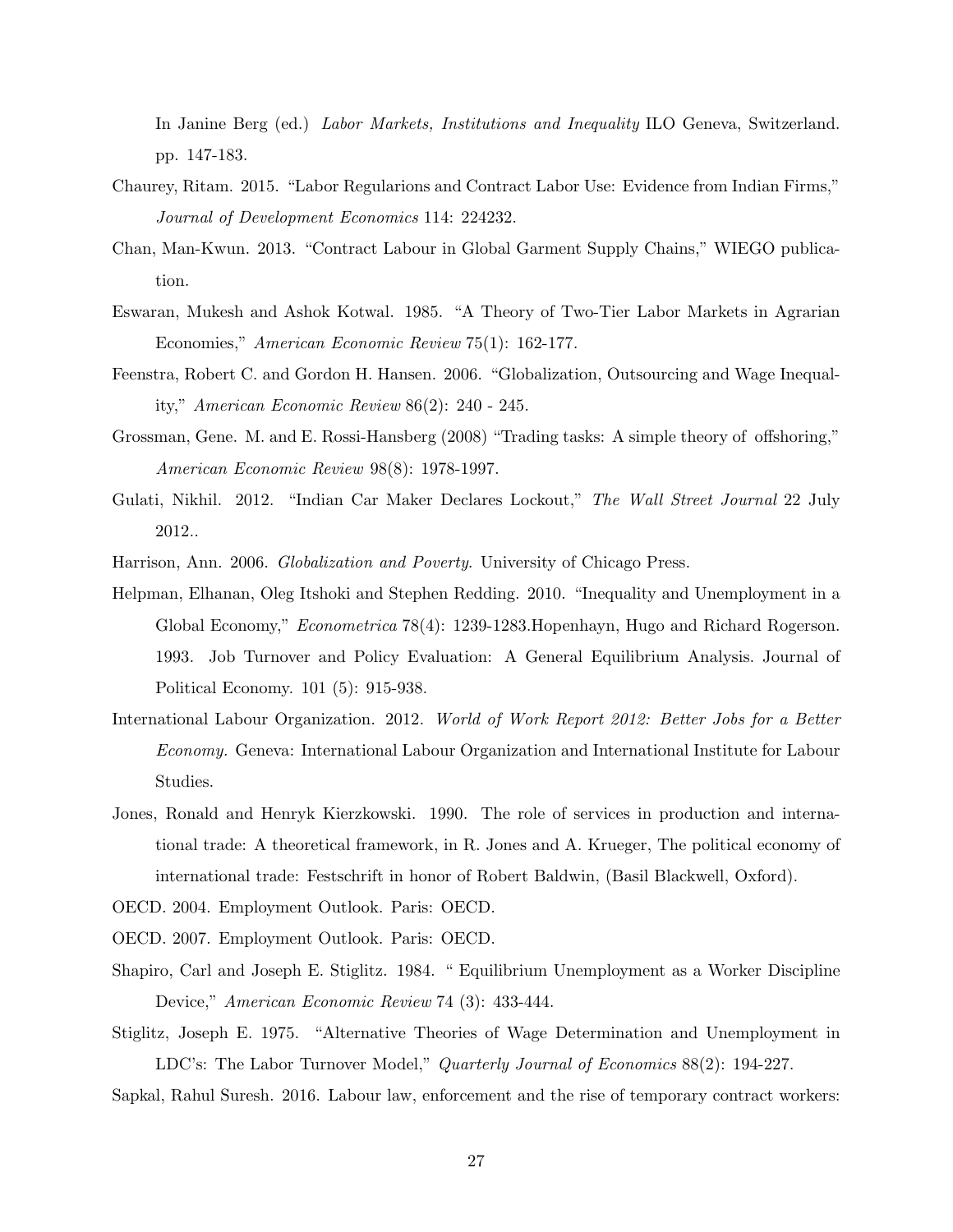empirical evidence from Indias organised manufacturing sector," European Journal of Political Economy 42: 167-182.

- ILO, 2015. Report for a Tripartite Meeting of Experts on Non-standard Forms of Employment. (Geneva, ILO).
- Rajeev, Meenakshi. 2006. "Contract Labour in Karnataka: Emerging Issues and Options," Economic and Political Weekly May 27, 2006.
- Ramaswamy, K. V. 2013. "Size-dependent Labour Regulations and Threshold Effects: The Case of Contract-worker Intensity in Indian manufacturing," Indira Gandhi Institute of Development Research, Mumbai Working Papers 2013-012, Indira Gandhi Institute of Development Research, Mumbai, India.
- Richard Rogerson, Robert Shimer and Randall Wright, 2005. "Search-Theoretic Models of the Labor Market: A Survey." Journal of Economic Literature 43 (4): 959-988.
- Rosen, Sherwin. 1986. "The Theory of Equalizing Differences." In Orley Ashenfelter and Richard Layard (eds.) Handbook of Labor Economics vol. I. Amsterdam: North Holland.
- Smith, Adam. 1776. An Inquiry into the Nature and Causes of the Wealth of Nations. London: Methuen and Co., Ltd. Fifth edition.
- Seghal, Rakhi. 2012. "Manesar Workers are the Villains': Truth or Prejudice?" Economic and Political Weekly Vol - XLVII No. 31, August 04, 2012.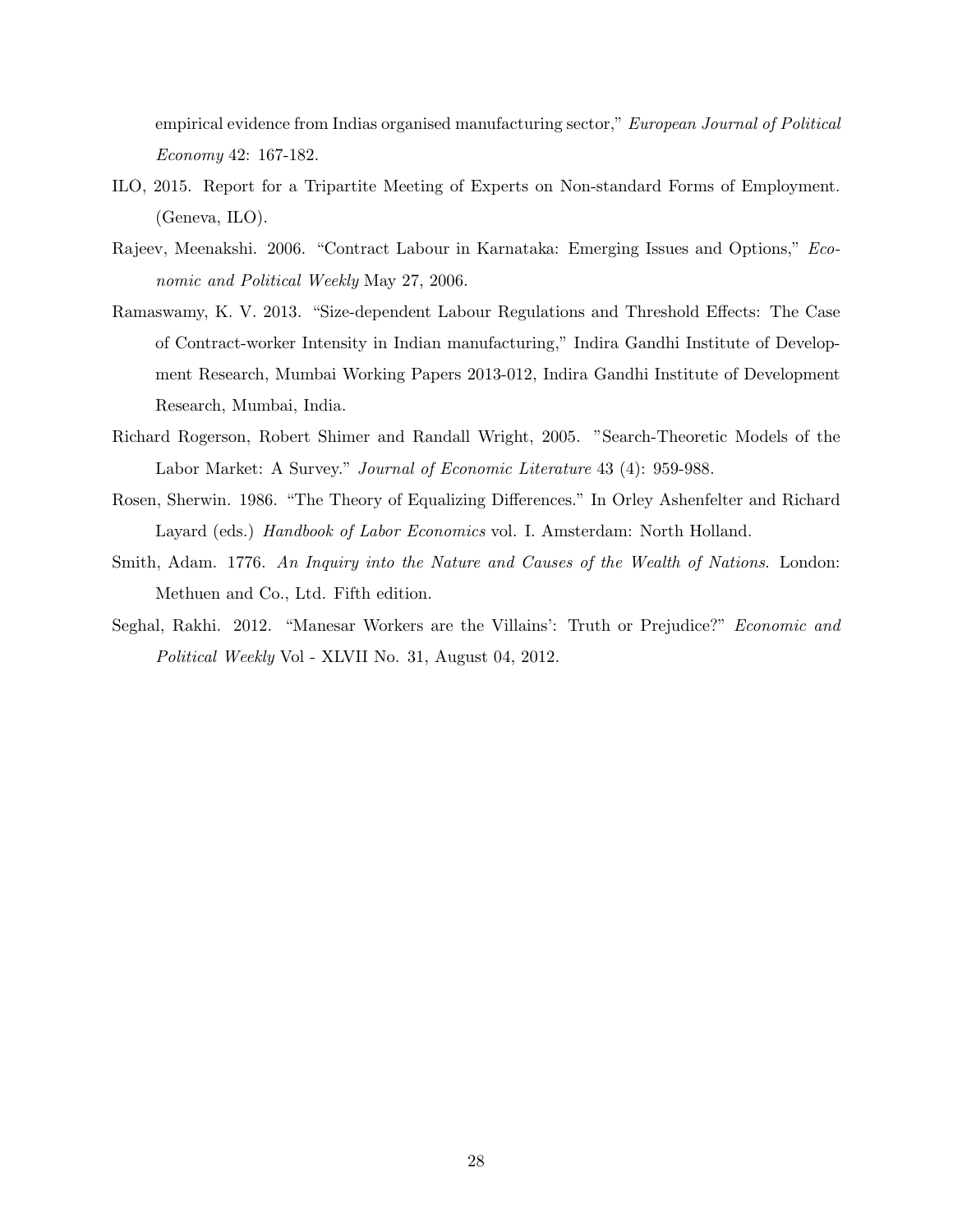Table 1: Number of countries with legal prohibitions on permanent tasks, and /or maximum duration on fixed term contracts (FTC). Source: Doing Business (2016).

|                                | FTC Prohibited for Permanent Tasks FTC Not Prohibited |    |
|--------------------------------|-------------------------------------------------------|----|
| Max. Duration on FTC           | 28                                                    | 43 |
| No Limit on Duration of FTC 42 |                                                       | 78 |

| Year: 1999-2004                                     |     |         |           |          |          |  |  |  |
|-----------------------------------------------------|-----|---------|-----------|----------|----------|--|--|--|
| Variables                                           |     | Mean    | Std. Dev. | Min      | Max      |  |  |  |
| Share of Contract Workers $(\%)$                    |     | 0.267   | 0.213     | 0        |          |  |  |  |
| Average Regular Wage (rupees per man day)           |     | 127.482 | 83.657    | 38.754   | 1820.341 |  |  |  |
| Average Contract Wage (rupees per man day)          |     | 84.610  | 27.513    | 14.118   | 275.000  |  |  |  |
| Contract Labor Intensity                            |     | 0.767   | 3.0154    | $\Omega$ | 82.6     |  |  |  |
| Wage Polarization (contract wage / regular wage)    |     | 0.729   | 0.184     | 0.078    | 0.999    |  |  |  |
| Year: $2005 - 2011$                                 |     |         |           |          |          |  |  |  |
| Variables                                           | Obs | Mean    | Std. Dev. | Min      | Max      |  |  |  |
| Share of Contract Workers $(\%)$                    |     | 0.377   | 0.239     | $\Omega$ |          |  |  |  |
| Average Regular Wage (rupees per man day)           |     | 207.332 | 185.793   | 44.046   | 4829.13  |  |  |  |
| Average Contract Wage (rupees per man day)          |     | 142.132 | 175.757   | 0.000    | 7945.804 |  |  |  |
| Contract Labor Intensity                            |     | 1.086   | 2.860     | 0.000    | 63.772   |  |  |  |
| Wage Polarization (contract wage /<br>regular wage) |     | 0.745   | 0.187     | 0.000    | 0.999    |  |  |  |

## Table 2: Summary of Statistics

Notes: 1. Contract Labor Intensity measures the ratio of contract to regular man days; 2. Data include all observations where regular wage is greater than contract wage to rule out contract employment in professions with specialized skills.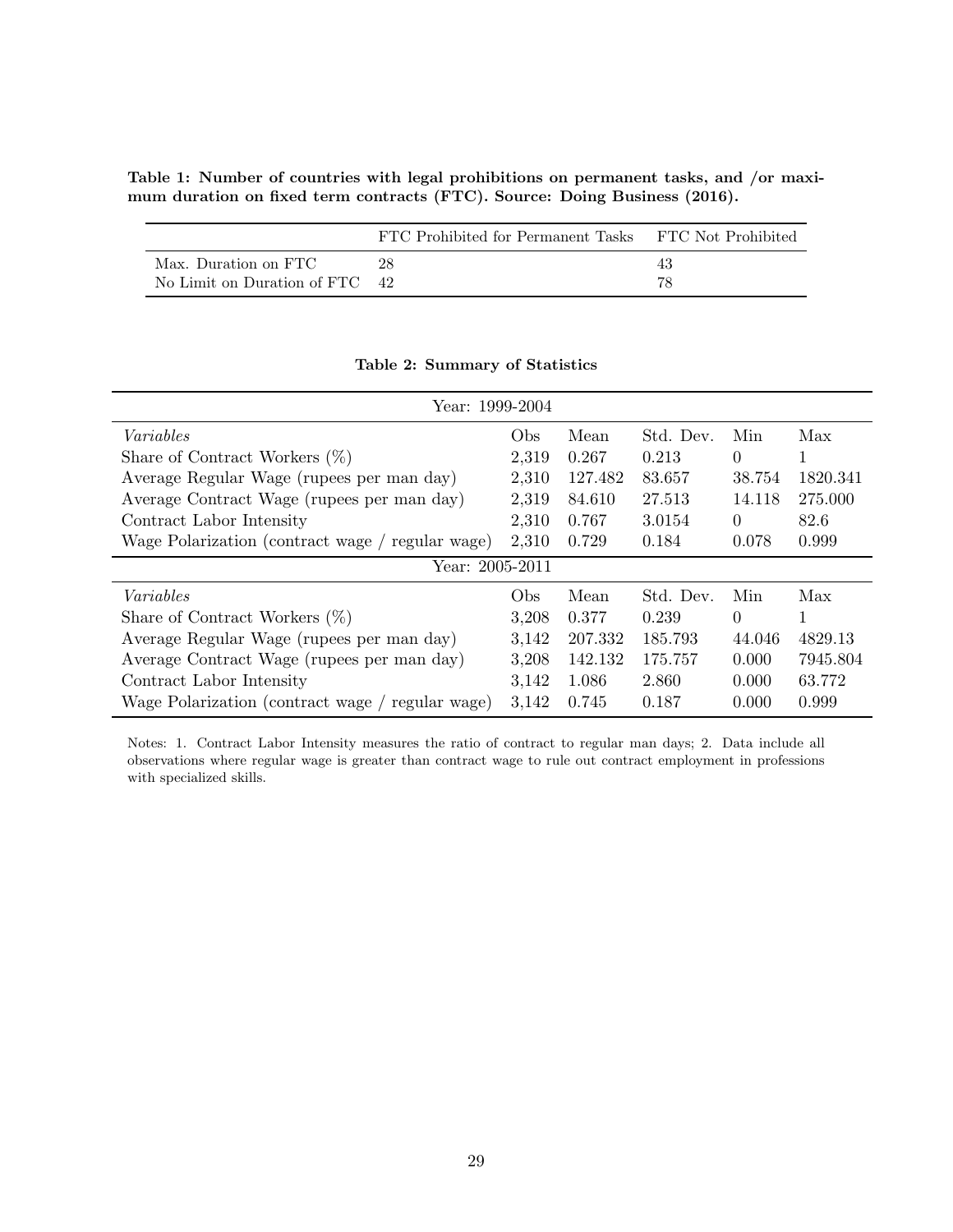|                                               | Pooled regression             |                  |                  |             |  |  |
|-----------------------------------------------|-------------------------------|------------------|------------------|-------------|--|--|
|                                               | Regular Wage<br>Contract Wage |                  |                  |             |  |  |
| Labor market tightness                        | $0.167***$                    | $0.133***$       | $0.0685***$      | $0.0555***$ |  |  |
|                                               | (0.00888)                     | (0.00798)        | (0.00621)        | (0.00599)   |  |  |
| $R^2$                                         | 0.438                         | 0.535            | 0.414            | 0.442       |  |  |
| ${\sf N}$                                     | 99,120                        | 97,579           | 99,120           | 97,579      |  |  |
|                                               |                               |                  |                  |             |  |  |
|                                               | Industry code 15              |                  |                  |             |  |  |
| Labor market tightness                        | $0.216***$                    | $0.152***$       | $0.0806***$      | $0.0653***$ |  |  |
|                                               | (0.0173)                      | (0.0160)         | (0.0133)         | (0.0134)    |  |  |
| $R^2$                                         | 0.491                         | 0.575            | 0.416            | 0.447       |  |  |
| N                                             | 25,087                        | 24,225           | 25,087           | 24,225      |  |  |
|                                               |                               |                  |                  |             |  |  |
|                                               |                               |                  | Industry code 17 |             |  |  |
| Labor market tightness                        | $0.0392***$                   | $0.0439***$      | $0.0268**$       | $0.0252**$  |  |  |
|                                               | (0.0131)                      | (0.0129)         | (0.0112)         | (0.0113)    |  |  |
| $R^2$                                         | 0.388                         | 0.441            | 0.382            | 0.410       |  |  |
| N                                             | 7,474                         | 7,436            | 7,474            | 7,436       |  |  |
|                                               |                               |                  |                  |             |  |  |
|                                               | Industry code 24              |                  |                  |             |  |  |
| Labor market tightness                        | $0.0686**$                    | $0.0503*$        | $-0.0146$        | $-0.0175$   |  |  |
|                                               | (0.0349)                      | (0.0296)         | (0.0278)         | (0.0290)    |  |  |
| $R^2$                                         | 0.304                         | 0.455            | 0.375            | 0.410       |  |  |
| N                                             | 10,802                        | 10,733           | 10,802           | 10,733      |  |  |
|                                               |                               |                  |                  |             |  |  |
|                                               |                               | Industry code 26 |                  |             |  |  |
| Labor market tightness                        | $0.0445*$                     | $0.0419*$        | $0.0470*$        | 0.0422      |  |  |
|                                               | (0.0233)                      | (0.0248)         | (0.0279)         | (0.0308)    |  |  |
| $R^2$                                         | 0.429                         | 0.575            | 0.442            | 0.480       |  |  |
| N                                             | 7,779                         | 7,635            | 7,779            | 7,635       |  |  |
|                                               |                               |                  |                  |             |  |  |
|                                               |                               | Industry code 27 |                  |             |  |  |
| Labor market tightness                        | $0.0897**$                    | $0.0640*$        | 0.0172           | 2.99e-05    |  |  |
|                                               | (0.0418)                      | (0.0367)         | (0.0250)         | (0.0243)    |  |  |
| $R^2$                                         | 0.360                         | 0.499            | 0.384            | 0.430       |  |  |
| N                                             | 7,329                         | 7,304            | 7,329            | 7,304       |  |  |
|                                               |                               |                  |                  |             |  |  |
| State, Year and 3-digit Industry FE           | Yes                           | Yes              | Yes              | Yes         |  |  |
| State-time Trend, 3-digit industry time trend | No                            | Yes              | No               | Yes         |  |  |
| Firm Level Control variables                  | No                            | Yes              | No               | Yes         |  |  |

Table 3: OLS regression of log regular and contract wage on labor market tightness

Note: Robust standard errors clustered at the factory level in parentheses; \*\*\* p<0.01, \*\* p<0.05, \* p<0.1; Firm level control variables include rural/urban dummy, firm size dummy, capital labor ratio, and dummies for type of organization. Labor market tightness is measured as log of average regular wage in all firms in the year‐state‐3‐digit industry, except the current firm.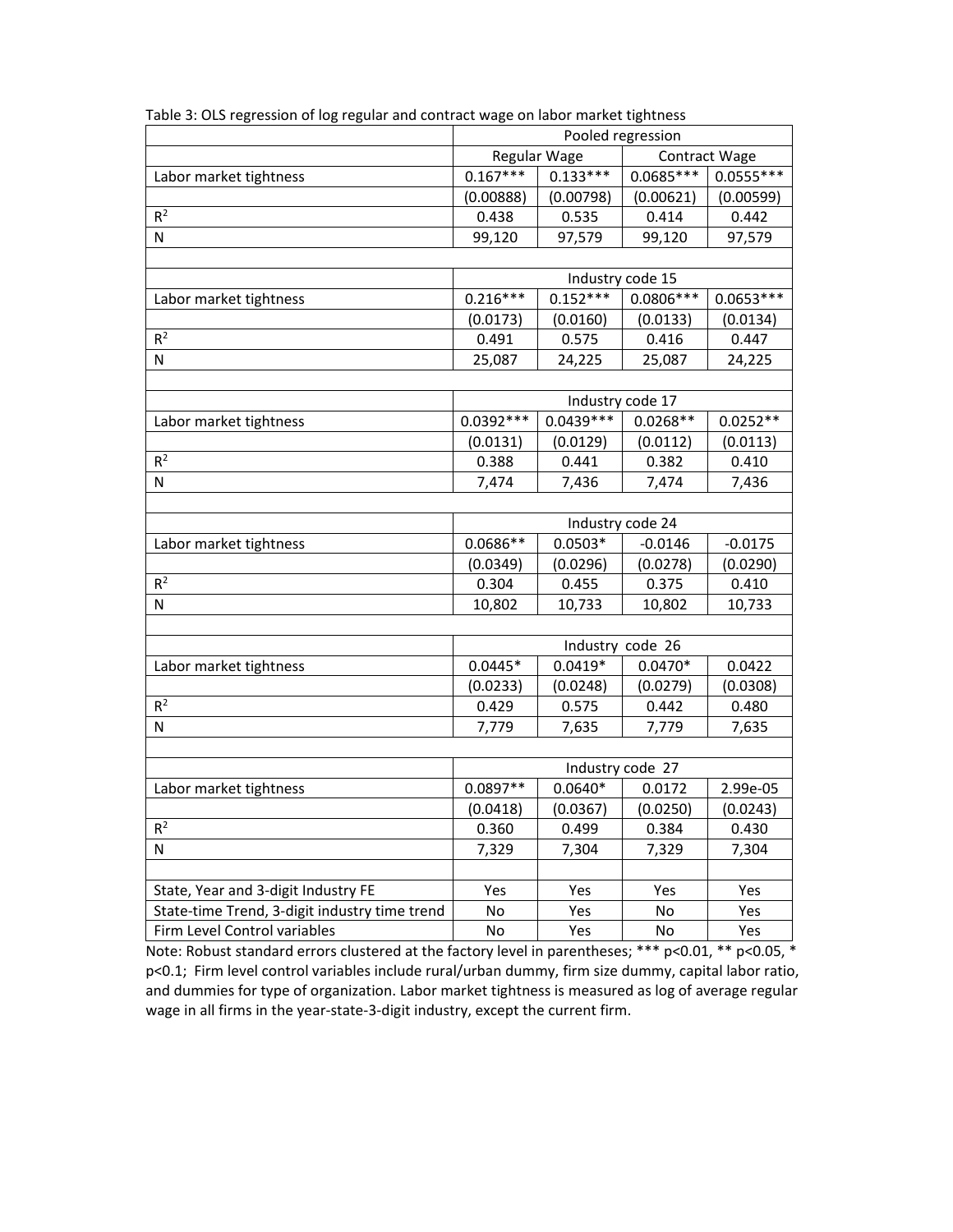Figure 1a Kernel Density of the Share of Contract Man Days to Total Man days (1999, 2009)



Figure 1b Kernel Density of Regular and Contract Wages (1999, 2009)